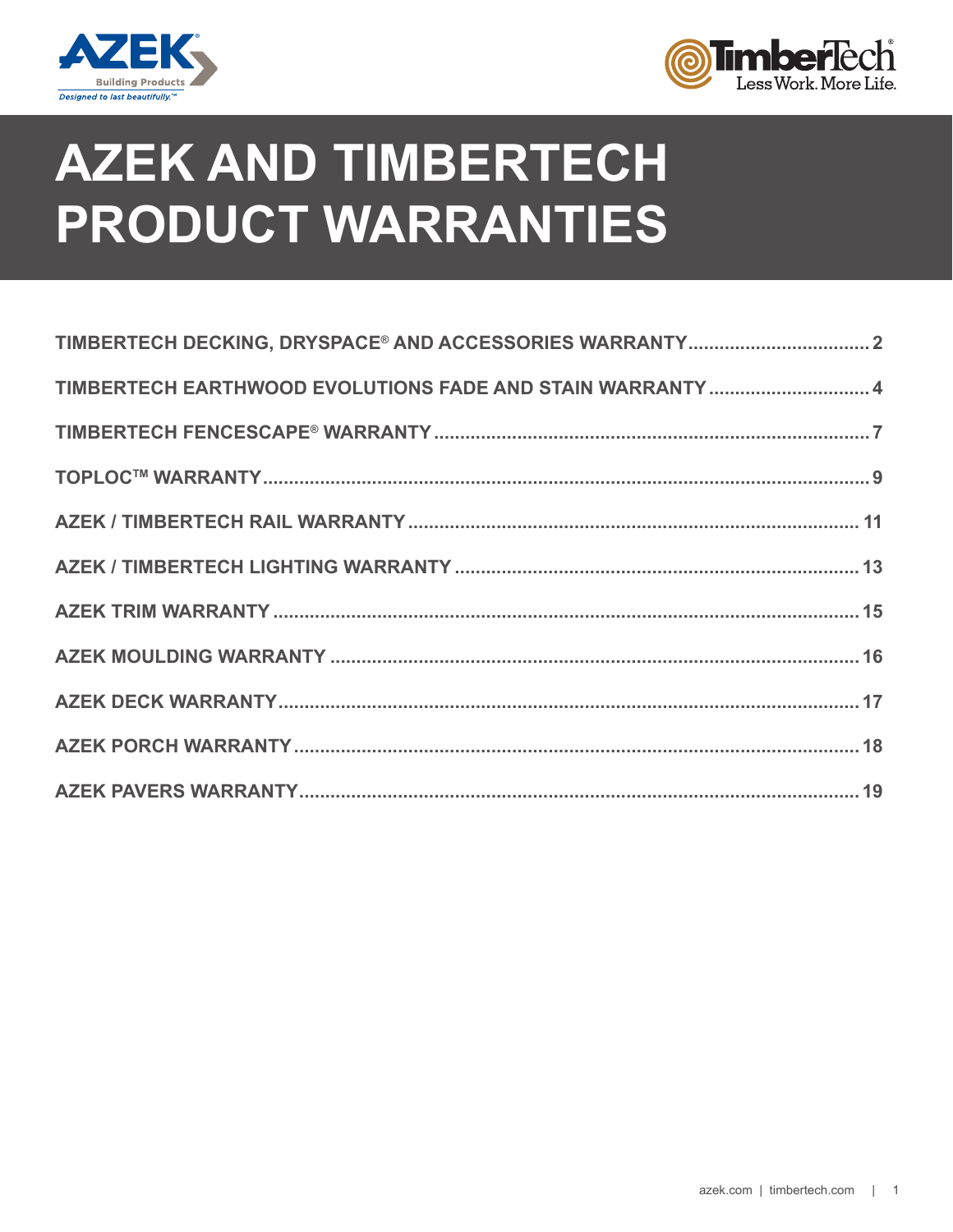

### **TIMBERTECH DECKING, DRYSPACE & ACCESSORIES WARRANTY**

### **25-Year Limited Residential Warranty**

#### **10-Year Limited Commercial Warranty**

**Statement of Warranty:** This warranty is given to either (1) the original purchaser or (2) the owner(s) of the property at the time of installation, if different from the original purchaser (collectively hereinafter "Purchaser"), of TimberTech® alternative decking materials and the DrySpace deck drainage system (collectively "Products") manufactured by TimberTech Limited (hereinafter "Manufacturer") For purposes of this warranty, a "Residential Purchaser" shall refer to a single-family residential homeowner and a "Commercial Purchaser" shall refer to any Purchaser other than a single-family residential homeowner.

Except as set forth in the exclusions, limitations and restrictions set forth below, Manufacturer warrants to a Residential Purchaser that for a period of twenty-five (25) years (10 years for a Commercial Purchaser), the Products will, from the date of the original purchase, be free from material defects in workmanship and materials, and will not check, split, splinter, rot or suffer structural damage from termites or fungal decay.

**Exclusions from Warranty Coverage:** Manufacturer does not warrant against and is not responsible for, and no implied warranty shall be deemed to cover, any product failure, product malfunction, or damages attributable to: (1) improper installation of the Products and/ or failure to abide by the Manufacturer's installation guidelines, including but not limited to improper gapping; (2) use of the Products beyond normal use, or in an application not recommended by the Manufacturer's installation guidelines and/or local building codes; (3) movement, distortion, collapse or settling of the ground or the supporting structure on which the Products are installed; (4) any act of God (such as flooding, hurricane, earthquake, lightning, etc.), environmental condition (such as air pollution, mold, mildew, etc.), or staining from non-food foreign substances (such as dirt, grease, oil, etc.); (5) variations or changes in color of Products; (6) normal weathering of surfaces; (7) improper handling, storage, abuse or neglect of the Products by Purchaser, the transferee or third parties; ; (8) exposure to excessive heat sources including reflected sunlight from low-emissivity (Low-E) glass; (9) fabrication or remanufacturing by third parties; or (12) any fasteners not supplied by Manufacturer.

Purchaser is solely responsible for determining the effectiveness, fitness, suitability and safety of the Products in connection with their use in any particular application.

**Obtaining Warranty Performance:** If Purchaser discovers a defect in any of the Products covered under this Limited Warranty during the applicable warranty period, Purchaser must, within thirty (30) days from the discovery of the alleged defect, but no later than the end of the applicable warranty period, notify Manufacturer in writing, at the following address:

TimberTech Limited 894 Prairie Avenue Wilmington, Ohio 45177 *Attn: Claims Department*

Purchaser must include in this notification proof of purchase and a statement explaining the defect. Manufacturer may request additional information. Alternatively, Purchaser may notify Manufacturer of a warranty claim using TimberTech's online warranty claim form process available at www.TimberTech.com. After reviewing all information, Manufacturer will make a determination regarding the validity of such claim. If Manufacturer determines Purchaser's claim is valid, Manufacturer will, at its option, either replace the defective Products or refund the portion of the purchase price paid by Purchaser for such defective Products (not including the cost of its initial installation).

If a Residential Purchaser makes a valid warranty claim during years eleven (11) through twenty-five (25) after the original purchase date, then the Residential Purchaser's recovery will be prorated as indicated below. If Manufacturer is providing replacement materials, it may elect to replace the percentage listed below of Products; if Manufacturer is refunding the purchase price, it may elect to refund the percentage listed below of the purchase price of the Products.

| Year of Claim | Recovery | Year of C |
|---------------|----------|-----------|
| 11            | 80%      | 16        |
| 12            | 80%      |           |
| 13            | 80%      | 18        |
| 14            | 60%      | 19        |
| 15            | 60%      | 20        |

| Year of Claim | Recovery |
|---------------|----------|
| 16            | 60%      |
| 17            | 40%      |
| 18            | 40%      |
| 19            | 40%      |
| 20            | 20%      |
|               |          |

| Year of Claim | Recovery |
|---------------|----------|
| 21            | 20%      |
| 22            | 20%      |
| 23            | 10%      |
| 24            | 10%      |
| 25            | 10%      |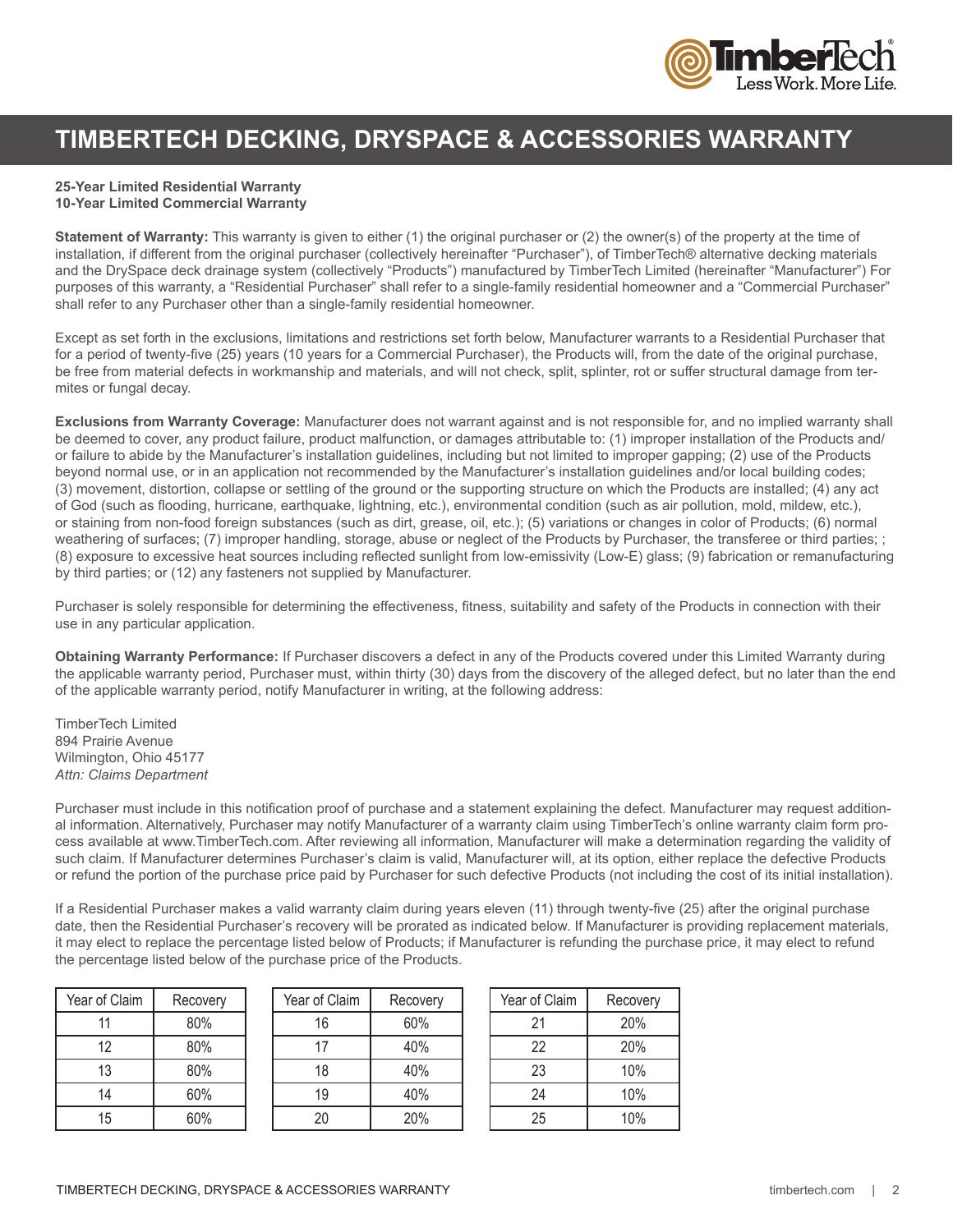

### **TIMBERTECH DECKING, DRYSPACE & ACCESSORIES WARRANTY**

This warranty shall not cover, and Manufacturer shall not be responsible for, costs and expenses incurred with respect to the removal of the defective Products or the installation of replacement materials, including but not limited to, labor and freight. The foregoing remedies are the Purchaser's SOLE AND EXCLUSIVE REMEDY FOR BREACH OF ANY WARRANTY.

**Transfer of Warranty:** This warranty may be transferred one (1) time, within the five (5) year period beginning from the date of original purchase by Purchaser, to a subsequent buyer of the property upon which the Products were originally installed.

**Limitations:** DISCLAIMER Of WARRANTIES: EXCEPT FOR (1) THE EXPRESS WRITTEN WARRANTY CONTAINED HEREIN, MANUFACTURER MAKES NO OTHER WARRANTIES, GUARANTEES OR INDEMNITIES, WHETHER EXPRESS OR IMPLIED, ARISING BY LAW, COURSE OF DEALING, USAGE OF TRADE, CUSTOM OR OTHERWISE, INCLUDING BUT NOT LIMITED TO THE IMPLIED WARRANTY OF MERCHANTABILITY AND IMPLIED WARRANTY OF FITNESS FOR A PARTICULAR PURPOSE, AND ALL SUCH OTHER WARRANTIES, GUARANTEES AND INDEMNITIES ARE HEREBY DISCLAIMED, OVERRIDDEN AND EXCLUD-ED FROM THIS TRANSACTION FOR THE WARRANTY TERM AND BEYOND THE WARRANTY TERM.

LIMITATION OF REMEDIES AND EXCLUSION OF CONSEQUENTIAL AND INCIDENTAL DAMAGES: MANUFACTURER'S LIABILI-TIES ARE LIMITED SOLELY AND EXCLUSIVELY TO THE OBLIGATIONS SPECIFICALLY UNDERTAKEN HEREIN, AND UNDER NO CIRCUMSTANCES WILL MANUFACTURER BE LIABLE OR OBLIGATED FOR ANY INCIDENTAL, CONSEQUENTIAL, INDIRECT, SPECIAL, PUNITIVE OR ANY OTHER DAMAGES OF ANY KIND WHATSOEVER (INCLUDING, BUT NOT LIMITED TO, LOST PROF-ITS, LOST SALES, LOSS OF GOODWILL, USE OF MONEY, USE OF GOODS, STOPPAGE OF WORK, OR IMPAIRMENT OF AS-SETS), WHETHER FORESEEABLE OR UNFORESEEABLE, ARISING OUT OF BREACH OR FAILURE OF EXPRESS OR IMPLIED WARRANTY, BREACH OF CONTRACT, FRAUD, MISREPRESENTATION, NEGLIGENCE, STRICT LIABILITY IN TORT OR OTHER-WISE, EXCEPT AND ONLY TO THE EXTENT THIS LIMITATION IS SPECIFICALLY PRECLUDED BY APPLICABLE LAW OF MANDA-TORY APPLICATION. MANUFACTURER'S LIABILITY WITH RESPECT TO DEFECTIVE PRODUCTS SHALL IN NO EVENT EXCEED THE REPLACEMENT OF SUCH PRODUCTS OR REFUND OF THE PURCHASE PRICE, AS DESCRIBED ABOVE.

Some states and provinces do not allow the exclusion or limitation of incidental or consequential damages and/or limitations on how long an implied warranty lasts so the above exclusions and/or limitations may not apply to you. This Warranty gives you specific legal rights, and you may also have other rights that vary from state to state or province to province.

**Miscellaneous:** This writing is understood and intended to be the final expression of the parties' agreement and is a complete and exclusive statement of the terms and conditions with respect thereto, superseding all prior agreements or representations, oral or written, and all other communication between the parties relating to the subject matter of this warranty. This warranty may not be altered or amended except in a written instrument signed by Manufacturer and Purchaser or permitted transferee. No agent, employee or any other party is authorized to make any warranty in addition to that made herein and Manufacturer shall not be bound by any such statements other than those contained in this warranty. Manufacturer reserves the right to discontinue or modify the Products covered under this warranty at any time without notice. In the event that repair or replacement of the Products pursuant to this warranty is not possible, Manufacturer may fulfill any repair or replacement obligation under this warranty with a product of equal value.

This warranty is effective for purchases of Products on or after September 1, 2014.

© 2014 TimberTech Limited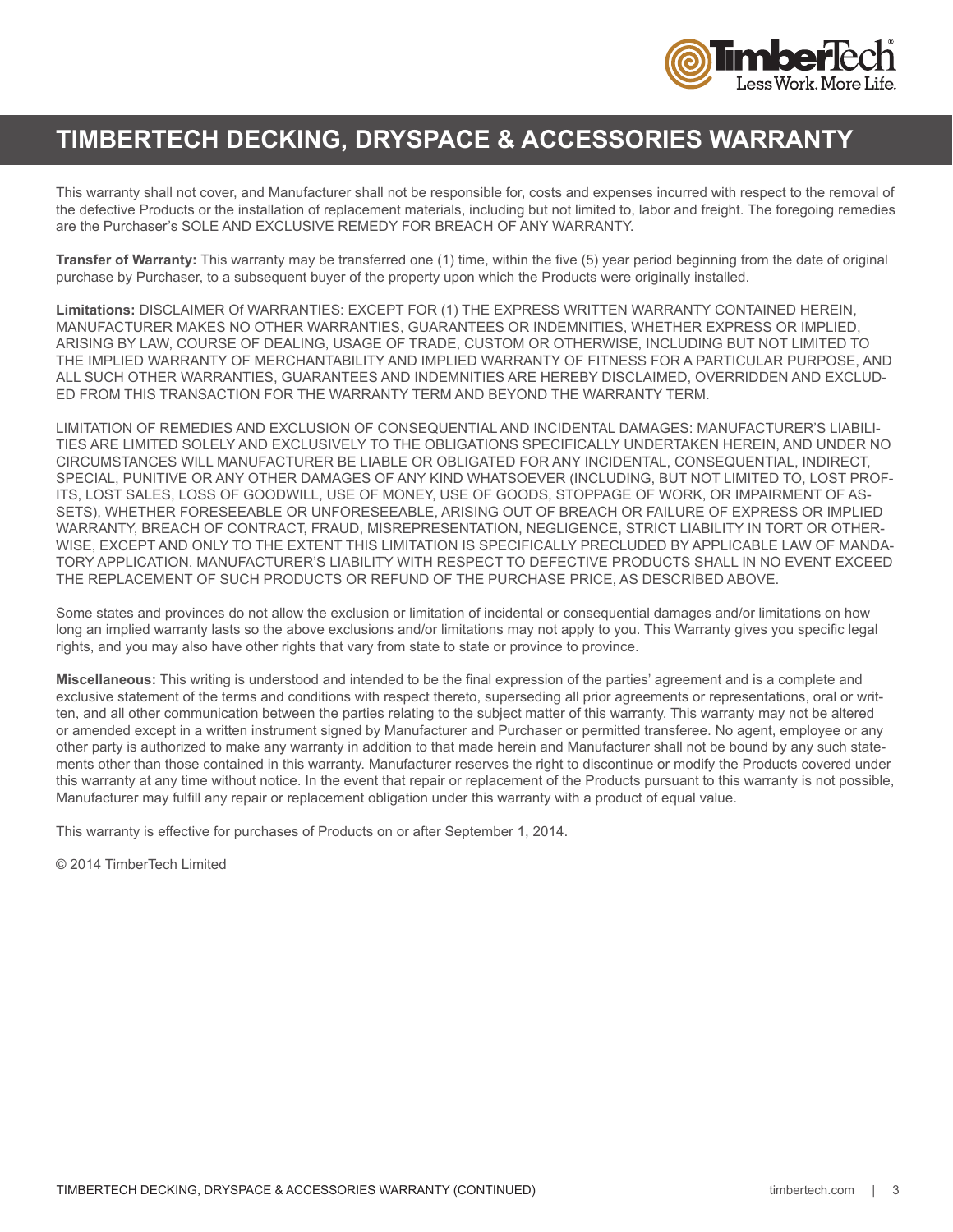

### **TIMBERTECH EARTHWOOD EVOLUTIONS FADE AND STAIN WARRANTY**

#### **25-Year Limited Residential**

**Statement of Warranty:** This warranty is given to the original residential purchaser ("Purchaser"), of TimberTech Limited ("TimberTech") Earthwood Evolutions decking (the "Product"). For purposes of this warranty, a residential Purchaser shall refer to a single-family residential homeowner.

TimberTech warrants to Purchaser that, for a period of twenty-five (25) years from the date of the original consumer purchase (the "Term"), under normal use and service conditions:

(1) The Product's color will not fade from light and weathering exposure, as measured by a color change of more than 5 Delta E (CIE) units. While the Product is designed to resist fading, no material is fade proof when subjected to years of exposure to ultraviolet (UV) rays and the elements.

(2) The Product will resist permanent staining from food and beverage items that may be spilled onto the surface of the Product, including items such as condiments (barbecue sauce, ketchup, mustard, mayonnaise), salad dressing and salad oils, grease, tea, wine, coffee, fruit punch, sodas and other food and beverage related items that would typically be present on a residential deck, provided that such substances are removed from the Product with soap and water or mild household cleaners after no more than one (1) week of exposure of the substances to the surface of the Product.

Notwithstanding the foregoing, TimberTech does not warrant that the Product is stain-proof, and does not warrant stain resistance resulting from spilled or otherwise applied food and beverage substances which are not properly cleaned as provided above within one (1) week of exposure. In addition, this warranty does not cover any staining or damage to the Product resulting from abrasive compounds of acidic or basic pH, paints or stains, strong solvents, metallic rust or other abnormal residential deck use items, and non-food and non-beverage substances, including, but not limited to, biocides, fungicides, plant foods or other bactericides.

All warranties are subject to the exclusions, limitations and restrictions set forth in the foregoing paragraph and below.

**Standard TimberTech 25 Year Limited Residential Warranty.** This warranty is in addition to the standard TimberTech Limited 25 Year Limited Residential Warranty that applies to TimberTech alternative decking materials.

**Obtaining Warranty Performance:** Purchaser must do as follows in order to make a claim under this warranty:

Claims Regarding Stain-Resistance: If the Purchaser is making a claim relating to the warranty on stain resistance, Purchaser must do all of the following (in addition to the procedures set forth below for All Claims):

 1. Attempt to clean the affected area of the Product by using the cleaning procedures described above within one (1) week of exposure of the food or beverage to the surface of the Product.

 2. If, after completing step 1 above, the affected area remains reasonably unsatisfactory, then Purchaser must have the affected area of the Product cleaned by a professional deck cleaner at Purchaser's expense.

 3. If, after completing steps 1 and 2 above, the affected area still remains reasonably unsatisfactory, Purchaser may make a claim under this warranty as provided herein, provided that such claim is made within thirty (30) days after the professional cleaning is completed.

All Claims: Purchaser, must no later than the end of the Term, send to TimberTech proof of purchase, a description and photographs of the affected area of the Product, and, if the claim relates to the warranty on stain resistance, and reasonable proof of compliance with the requirements set forth above under "Claims Regarding Stain-Resistance," to the following address:

TimberTech Limited 894 Prairie Avenue Wilmington, Ohio 45177 *Attn: Claims Department*

TimberTech reserves the right to request additional information in connection with the warranty claim.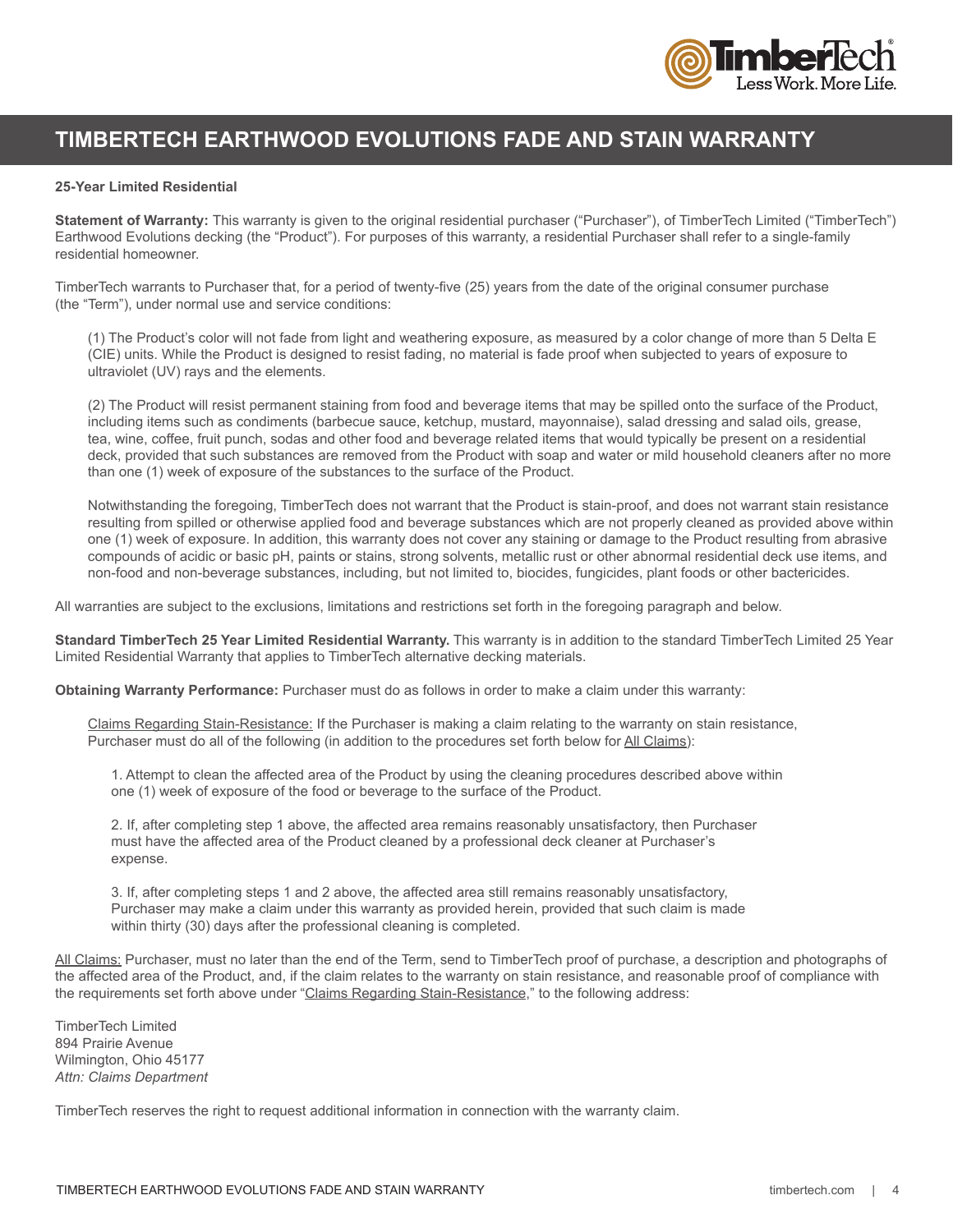

### **TIMBERTECH EARTHWOOD EVOLUTIONS FADE AND STAIN WARRANTY**

After reviewing all information, TimberTech will make a determination regarding the validity of the claim submitted. If TimberTech determines that the Purchaser's claim is valid, TimberTech will, at its sole option, either replace the affected item or refund the portion of the purchase price paid by the Purchaser for such affected item (not including the cost of its initial installation). Replacement material will be provided that is as close as possible in color, design and quality as the replaced material, but TimberTech does not guarantee an exact match as colors and design may change.

If Purchaser makes a valid warranty claim hereunder during years eleven (11) through twenty-five (25) after the original purchase, then Purchaser's recovery will be prorated as indicated below. If TimberTech is providing replacement materials, it may elect to replace the percentage listed below of boards otherwise meeting the requirements for a claim; if TimberTech is refunding the purchase price, it may elect to refund the percentage listed below of the purchase price of boards otherwise meeting the requirements for a claim.

| Year of Claim | Recovery |
|---------------|----------|
| 11            | 80%      |
| 12            | 80%      |
| 13            | 80%      |
| 14            | 60%      |
| 15            | 60%      |

| Year of Claim | Recovery |
|---------------|----------|
| 16            | 60%      |
| 17            | 40%      |
| 18            | 40%      |
| 19            | 40%      |
| 20            | 20%      |

| Year of Claim | Recovery |
|---------------|----------|
| 21            | 20%      |
| 22            | 20%      |
| 23            | 10%      |
| 24            | 10%      |
| 25            | 10%      |

This warranty shall not cover, and TimberTech shall not be responsible for, costs and expenses incurred with respect to the removal of affected Product or the installation of replacement materials, including but not limited to, labor and freight. The foregoing remedies are the SOLE AND EXCLUSIVE REMEDY FOR BREACH OF ANY WARRANTY.

**Transfer of Warranty:** This warranty may be transferred one (1) time, within the five (5) year period beginning from the date of original purchase by Purchaser, to a subsequent buyer of the property upon which the Product was originally installed.

**Exclusions from Warranty Coverage:** TimberTech does not warrant against and is not responsible for, and no implied warranty shall be deemed to cover, any product failure, product malfunction, condition or damages attributable to the following: (1) improper installation of the Product and/or failure to abide by TimberTech's installation guidelines, including but not limited to improper gapping; (2) use of the Product beyond normal residential use, or in an application not recommended by the TimberTech installation guidelines and local building codes; (3) movement, distortion, collapse or settling of the ground or the supporting structure on which the Product is installed; (4) exposure to, or direct or indirect contact with extreme heat sources (over 250 degrees), which may damage the surface of the product and cause the Product to fade; (5) any act of God (such as flooding, hurricane, earthquake, lightning, etc.) or environmental condition (such as air pollution, mold, mildew, etc.), (6) improper handling, storage, abuse or neglect of the Product by Purchaser, the transferee or third parties; (7) any fading or staining not on the surface of the Product (i.e., the underside or the ends of the Product); or (8) ordinary wear and tear.

In addition, this warranty will be voided if (1) paint, stain or other coating materials are applied to the Product, or (2) the surface of the Product has been damaged or punctured, including as a result of contact with shovels or similar sharp-edged tools. Such tools should not be used under any circumstance to remove snow, ice, or other debris from the surface of the product.

Purchaser is solely responsible for determining the effectiveness, fitness, suitability and safety of the Product in connection with its use in any particular application.

**Limitations: DISCLAIMER OF WARRANTIES:** EXCEPT FOR THE EXPRESS WRITTEN WARRANTY CONTAINED HEREIN AND IN THE TIMBERTECH LIMITED 25 YEAR LIMITED RESIDENTIAL WARRANTY, TIMBERTECH MAKES NO OTHER WARRANTIES, GUARANTEES OR INDEMNITIES, WHETHER EXPRESS OR IMPLIED, ARISING BY LAW, COURSE OF DEALING, USAGE OF TRADE, CUSTOM OR OTHERWISE, INCLUDING BUT NOT LIMITED TO THE IMPLIED WARRANTY OF MERCHANTABILITY AND IMPLIED WARRANTY OF FITNESS FOR A PARTICULAR PURPOSE, AND ALL SUCH OTHER WARRANTIES, GUARANTEES AND INDEMNITIES ARE HEREBY DISCLAIMED, OVERRIDDEN AND EXCLUDED FROM THIS TRANSACTION.

Some states do not allow limitations on how long an implied warranty lasts so the above limitation may not apply to you.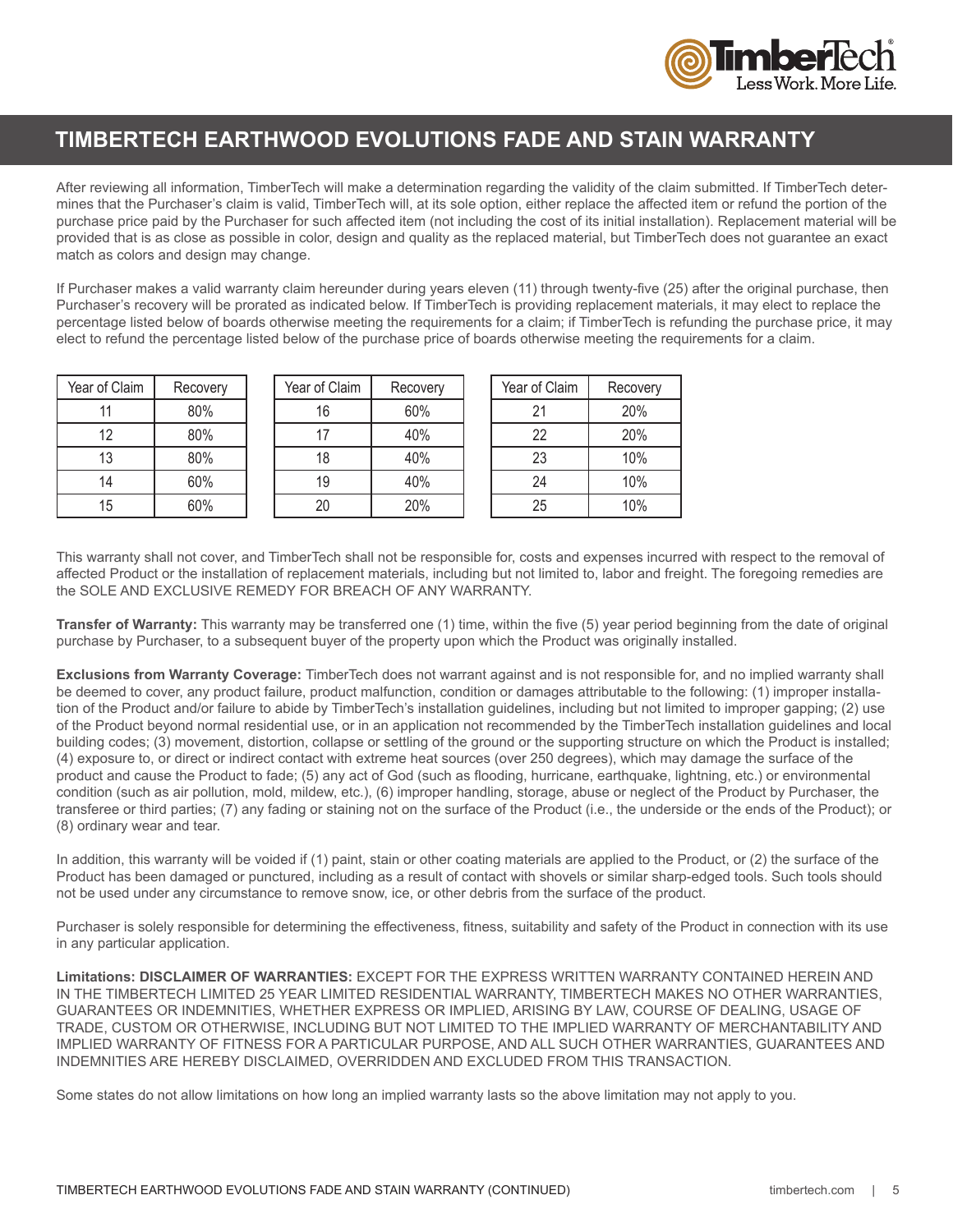

### **TIMBERTECH EARTHWOOD EVOLUTIONS FADE AND STAIN WARRANTY**

LIMITATION OF REMEDIES AND EXCLUSION OF CONSEQUENTIAL AND INCIDENTAL DAMAGES: TIMBERTECH'S LIABILITIES ARE LIMITED SOLELY AND EXCLUSIVELY TO THE OBLIGATIONS SPECIFICALLY UNDERTAKEN HEREIN, AND UNDER NO CIRCUMSTANCES WILL TIMBERTECH BE LIABLE OR OBLIGATED FOR ANY INCIDENTAL, CONSEQUENTIAL, INDIRECT, SPE-CIAL, PUNITIVE OR ANY OTHER DAMAGES OF ANY KIND WHATSOEVER (INCLUDING, BUT NOT LIMITED TO, LOST PROFITS, LOST SALES, LOSS OF GOODWILL, USE OF MONEY, USE OF GOODS, STOPPAGE OF WORK, OR IMPAIRMENT OF ASSETS), WHETHER FORESEEABLE OR UNFORESEEABLE, ARISING OUT OF BREACH OR FAILURE OF EXPRESS OR IMPLIED WAR-RANTY, BREACH OF CONTRACT, FRAUD, MISREPRESENTATION, NEGLIGENCE, STRICT LIABILITY IN TORT OR OTHERWISE, EXCEPT AND ONLY TO THE EXTENT THIS LIMITATION IS SPECIFICALLY PRECLUDED BY APPLICABLE LAW OF MANDATORY APPLICATION. TIMBERTECH'S LIABILITY WITH RESPECT TO DEFECTIVE PRODUCTS SHALL IN NO EVENT EXCEED THE REPLACEMENT OF SUCH PRODUCTS OR REFUND OF THE PURCHASE PRICE, AS DESCRIBED ABOVE.

Some states do not allow the exclusion or limitation of incidental or consequential damages, so the above limitation or exclusion may not apply to you. This warranty gives you specific legal rights, and you may also have other rights that vary from state to state.

**Miscellaneous:** This writing is understood and intended to be the final expression of the parties' agreement and is a complete and exclusive statement of the terms and conditions with respect thereto, superseding all prior agreements or representations, oral or written, and all other communication between the parties relating to the subject matter of this agreement. This warranty may not be altered or amended except in a written instrument signed by TimberTech and Purchaser or permitted transferee. No agent, employee or any other party is authorized to make any warranty in addition to that made in this agreement and TimberTech shall not be bound by any such statements other than those contained in this warranty.

This warranty is effective for purchases by residential purchasers made on or after January 1, 2011.

Copyright © 2011 TimberTech.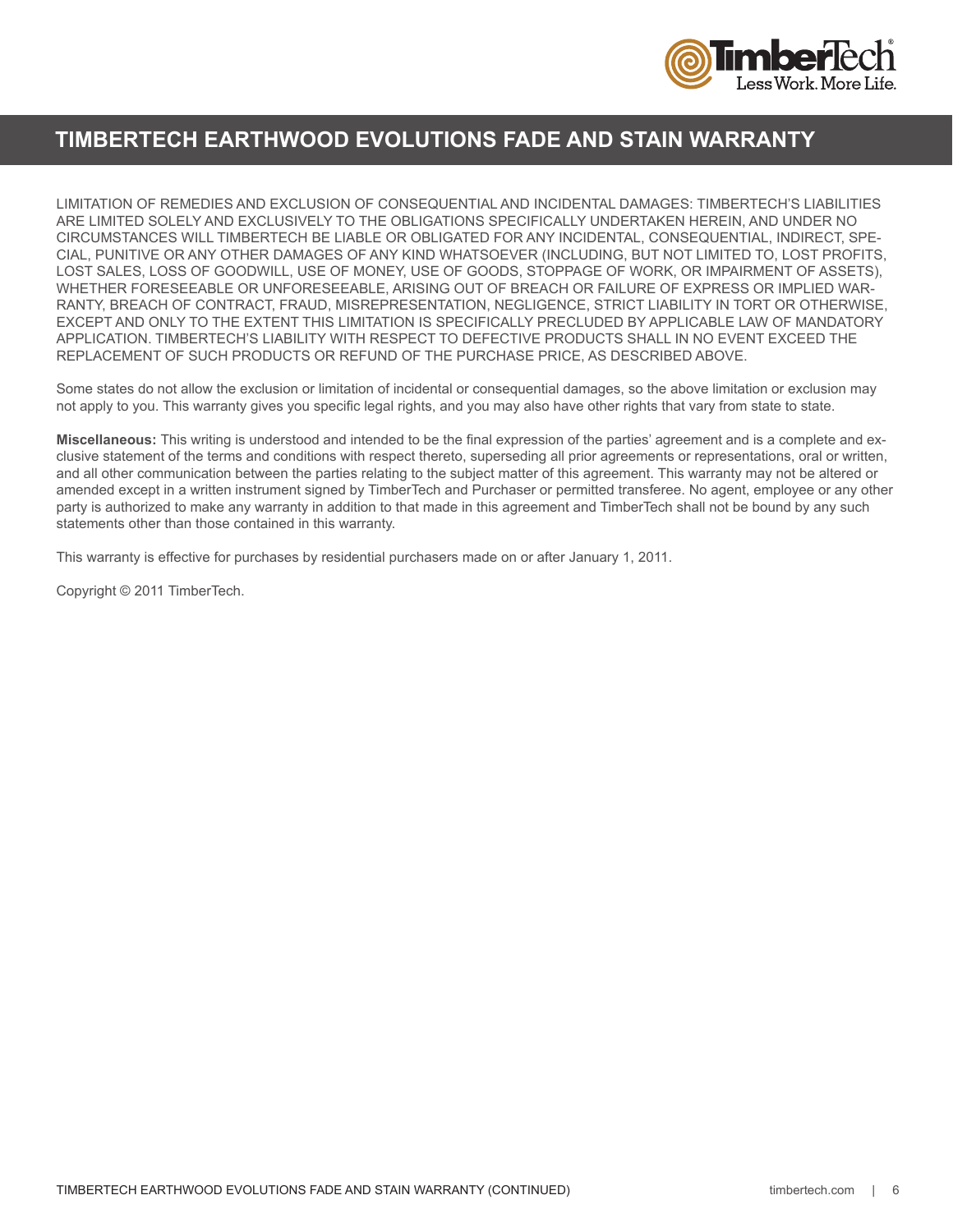

### **TIMBERTECH FENCESCAPE® WARRANTY**

### **25-Year Limited Residential**

**10-Year Commercial**

**Statement of Warranty:** This warranty is given to the original purchaser, residential or commercial, as the case may be ("Purchaser"), of TimberTech FenceScape fencing products ("FenceScape Products"). This warranty does not extend to fasteners that are not supplied by TimberTech. For purposes of this warranty, a residential Purchaser shall refer to a single-family residential homeowner, and a commercial Purchaser shall refer to any Purchaser other than a single-family residential homeowner.

TimberTech Limited ("TimberTech") warrants to Purchaser that, for a period of twenty-five (25) years (Residential) & ten (10) years (Commercial) from the date of the original purchase, residential or commercial, as the case may be (the "Term"), under normal use and service conditions, that the FenceScape Products will be free from material defects in workmanship and materials, and will not check, split, splinter, rot or suffer structural damage from termites or fungal decay.

All warranties are subject to the exclusions, limitations and restrictions set forth below.

**Obtaining Warranty Performance:** If Purchaser discovers a defect in the FenceScape Products during the Term, Purchaser must, within thirty (30) days from the discovery of the alleged defect but no later than the end of the Term, notify TimberTech in writing, at the following address:

TimberTech Limited 894 Prairie Avenue Wilmington, Ohio 45177 *Attn: Claims Department*

Purchaser must include in this notification proof of purchase and a statement explaining the defect. TimberTech may request additional information. After reviewing all information, TimberTech will make a determination regarding the validity of such claim. If TimberTech determines that Purchaser's claim is valid, TimberTech will, at its option, either replace the defective FenceScape Products or refund the portion of the purchase price paid by Purchaser for such defective FenceScape Products (not including the cost of its initial installation). This warranty shall not cover, and TimberTech shall not be responsible for, costs and expenses incurred with respect to the removal of the defective FenceScape Products or the installation of replacement materials, including but not limited to, labor and freight. The foregoing remedies are the SOLE AND EXCLUSIVE REMEDY FOR BREACH OF ANY WARRANTY.

**Transfer of Warranty:** This warranty may be transferred one (1) time, within the five (5) year period beginning from the date of original purchase by Purchaser, to a subsequent buyer of the property upon which the FenceScape Products were originally installed.

**Exclusions from Warranty Coverage:** TimberTech does not warrant against and is not responsible for, and no implied warranty shall be deemed to cover, any product failure, product malfunction, or damages attributable to: (1) improper installation of the FenceScape Products and/or failure to abide by TimberTech's FenceScape installation guidelines; (2) use of the FenceScape Products beyond normal use, or in an application not recommended by TimberTech's FenceScape installation guidelines and local building codes; (3) movement, distortion, collapse or settling of the ground or the supporting structure on which the FenceScape Products are installed; (4) any act of God (such as flooding, hurricane, earthquake, lightning, etc.), environmental condition (such as air pollution, mold, mildew, etc.), or staining from foreign substances (such as dirt, grease, oil, etc.); (5) variations or changes in color of the FenceScape Products; (6) normal weathering due to exposure to sunlight, weather and atmosphere which can cause colored surfaces to, among other things, flake, chalk, or accumulate dirt or stains; (7) improper handling, storage, abuse or neglect of the FenceScape Products by Purchaser, the transferee, or third parties; (8) acts of vandalism; (9) any fasteners not supplied by TimberTech; or (10) the use of FenceScape rail brackets, fasteners and other metallic accessories in coastal or marine environments or in connection with direct exposure to pressuretreated lumber.

Purchaser is solely responsible for determining the effectiveness, fitness, suitability and safety of the FenceScape Products in connection with their use in any particular application.

**Limitations: DISCLAIMER OF WARRANTIES:** EXCEPT FOR THE EXPRESS WRITTEN WARRANTY CONTAINED HEREIN, TIMBERTECH MAKES NO OTHER WARRANTIES, GUARANTEES OR INDEMNITIES, WHETHER EXPRESS OR IMPLIED, ARIS-ING BY LAW, COURSE OF DEALING, USAGE OF TRADE, CUSTOM OR OTHERWISE, INCLUDING BUT NOT LIMITED TO THE IMPLIED WARRANTY OF MERCHANTABILITY AND IMPLIED WARRANTY OF FITNESS FOR A PARTICULAR PURPOSE, AND ALL SUCH OTHER WARRANTIES, GUARANTEES AND INDEMNITIES ARE HEREBY DISCLAIMED, OVERRIDDEN AND EXCLUDED FROM THIS TRANSACTION.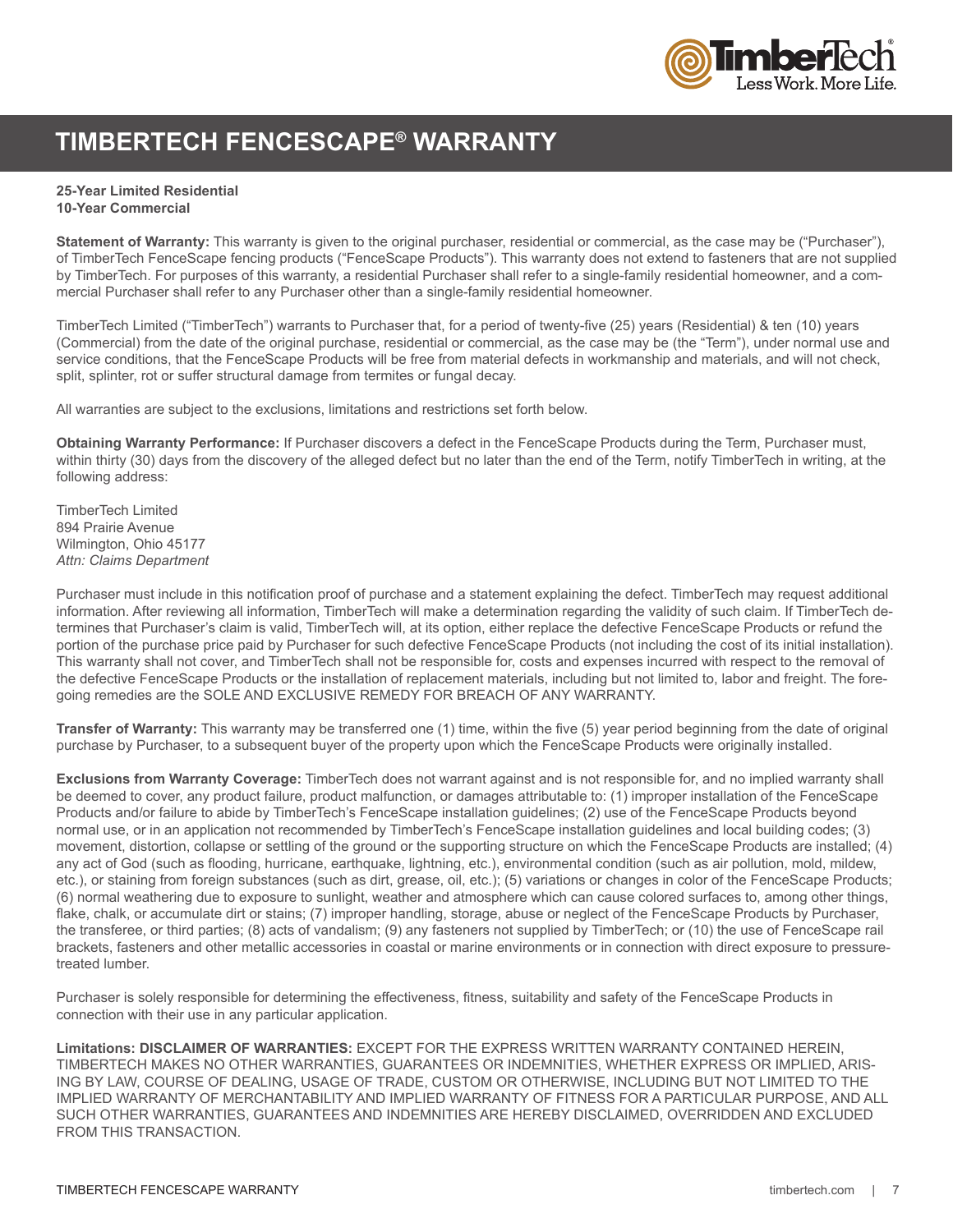

### **TIMBERTECH FENCESCAPE® WARRANTY**

Some states do not allow limitations on how long an implied warranty lasts so the above limitation may not apply to you.

LIMITATION OF REMEDIES AND EXCLUSION OF CONSEQUENTIAL AND INCIDENTAL DAMAGES: TIMBERTECH'S LIABILITIES ARE LIMITED SOLELY AND EXCLUSIVELY TO THE OBLIGATIONS SPECIFICALLY UNDERTAKEN HEREIN, **AND UNDER NO CIRCUMSTANCES WILL TIMBERTECH BE LIABLE OR OBLIGATED FOR ANY INCIDENTAL, CONSEQUENTIAL, INDIRECT, SPE-CIAL, PUNITIVE OR ANY OTHER DAMAGES OF ANY KIND WHATSOEVER** (INCLUDING, BUT NOT LIMITED TO, LOST PROFITS, LOST SALES, LOSS OF GOODWILL, USE OF MONEY, USE OF GOODS, STOPPAGE OF WORK, OR IMPAIRMENT OF ASSETS), WHETHER FORESEEABLE OR UNFORESEEABLE, ARISING OUT OF BREACH OR FAILURE OF EXPRESS OR IMPLIED WAR-RANTY, BREACH OF CONTRACT, FRAUD, MISREPRESENTATION, NEGLIGENCE, STRICT LIABILITY IN TORT OR OTHERWISE, EXCEPT AND ONLY TO THE EXTENT THIS LIMITATION IS SPECIFICALLY PRECLUDED BY APPLICABLE LAW OF MANDATORY APPLICATION. TIMBERTECH'S LIABILITY WITH RESPECT TO DEFECTIVE PRODUCTS SHALL IN NO EVENT EXCEED THE RE-PLACEMENT OF SUCH PRODUCTS OR REFUND OF THE PURCHASE PRICE, AS DESCRIBED ABOVE.

Some states do not allow the exclusion or limitation of incidental or consequential damages, so the above limitation or exclusion may not apply to you. This warranty gives you specific legal rights, and you may also have other rights that vary from state to state.

**Miscellaneous:** This writing is understood and intended to be the final expression of the parties' agreement and is a complete and exclusive statement of the terms and conditions with respect thereto, superseding all prior agreements or representations, oral or written, and all other communication between the parties relating to the subject matter of this agreement. This warranty may not be altered or amended except in a written instrument signed by TimberTech and Purchaser or permitted transferee. No agent, employee or any other party is authorized to make any warranty in addition to that made in this agreement and TimberTech shall not be bound by any such statements other than those contained in this warranty.

This warranty is effective for consumer purchases made on or after January 1, 2009.

Copyright © 2009 TimberTech.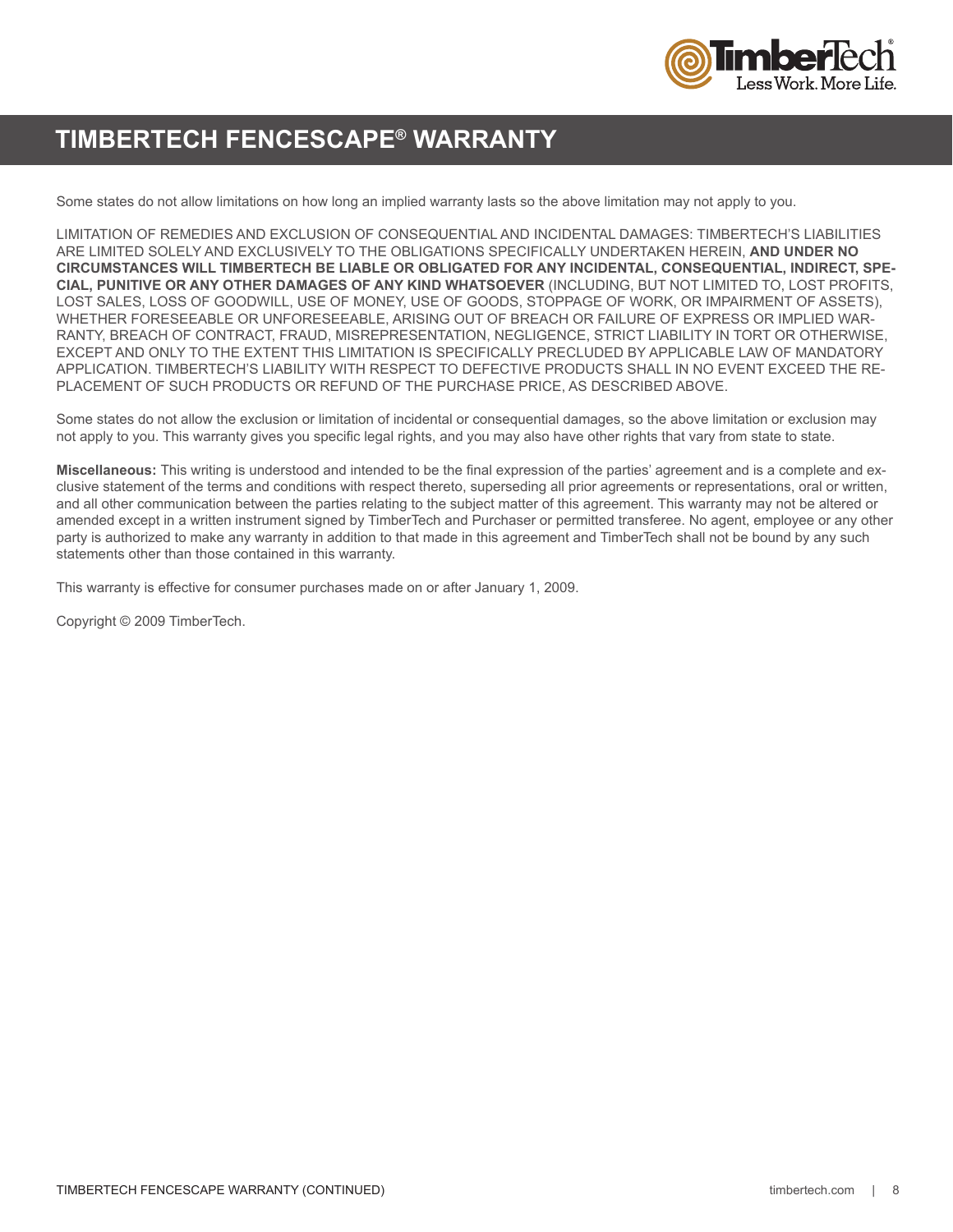

### **TOPLOCTM WARRANTY**

#### **25-Year Residential**

#### **10-Year Commercial Limited Warranty Against Corrosion**

**Statement of Warranty:** This warranty is given to the original purchaser, residential or commercial as the case may be ("Purchaser"), of TimberTech TOPLoc™ exterior (i) ACQ Rated and Composite screws, and (ii) stainless steel screws (collectively, the "TOPLoc™ Screws"). For purposes of this warranty, a residential Purchaser shall refer to a single-family residential homeowner and a commercial Purchaser shall refer to any Purchaser other than a single-family residential homeowner.

TimberTech Limited ("TimberTech") warrants to Purchaser that, for a period of twenty-five (25) years (Residential) & ten (10) years (Commercial) from the date of the original purchase, residential or commercial as the case may be, (the "Term"), under normal use and service conditions, that the TOPLoc™ Screws will not corrode due to exposure to (i) normal environmental conditions, or (ii) corrosives contained in natural wood species, treated lumber, or plastic/wood composite decking material, or (iii) to exposure to chemicals used, as of January 1, 2007, in pressure treated lumber formulations designated as, ACQ, MCQ, Copper Quat, or Copper Azole types CBA-A and CA-B; provided, however, that TOPLoc™ ACQ Rated and Composite screws are not warranted for use on or near the water, including but not limited to, applications such as docks, boardwalks or piers (only TOPLoc™ stainless steel Screws are warranted for such applications).

All warranties are subject to the additional exclusions, limitations and restrictions set forth below.

**Obtaining Warranty Performance:** If Purchaser discovers a defect in the TOPLoc™ Screws during the Term, Purchaser must, within thirty (30) days from the discovery of the alleged defect but no later than the end of the Term, notify TimberTech in writing, at the following address:

TimberTech Limited 894 Prairie Avenue Wilmington, Ohio 45177 *Attn: Claims Department*

Purchaser must include in this notification proof of purchase and a statement explaining the defect. TimberTech may request additional information. After reviewing all information, TimberTech will make a determination regarding the validity of such claim. For any claim that TimberTech determines to be valid, TimberTech will replace the defective TOPLoc™ Screws. It is the sole responsibility of Purchaser to arrange and to pay for the return to TimberTech of any TOPLoc™ Screws to which this warranty applies.

This warranty shall not cover, and TimberTech shall not be responsible for, costs and expenses incurred with respect to the removal of the defective TOPLoc™ Screws or the installation of replacement materials, including but not limited to, labor and freight. The foregoing remedy is the SOLE AND EXCLUSIVE REMEDY FOR BREACH OF ANY WARRANTY.

**Transfer of Warranty:** This warranty may be transferred one (1) time, within the five (5) year period beginning from the date of original purchase by Purchaser, to a subsequent buyer of the property upon which the TOPLoc™ Screws were originally installed.

**Exclusions from Warranty Coverage:** TimberTech does not warrant against and is not responsible for, and no implied warranty shall be deemed to cover, any product failure, product malfunction, or damages attributable to: (1) improper installation of the TOPLoc™ Screws and/or failure to abide by TimberTech's installation quidelines; or (2) use of TOPLoc™ Screws beyond normal use, or in an application not recommended by the TimberTech installation guidelines and local building codes.

Purchaser is solely responsible for determining the effectiveness, fitness, suitability and safety of the TOPLoc™ Screws in connection with their use in any particular application.

#### **ALL IMPLIED WARRANTIES, INCLUDING BUT NOT LIMITED TO THE IMPLIED WARRANTY OF MERCHANTABILITY AND IMPLIED WARRANTY OF FITNESS FOR A PARTICULAR PURPOSE, ARE LIMITED IN DURATION TO THE TWENTY-FIVE YEAR DURATION OF THE RESIDENTIAL LIMITED WARRANTY AND ARE DISCLAIMED FOR ALL PERIODS THEREAFTER.**

**Limitations: DISCLAIMER OF WARRANTIES (RESIDENTIAL PURCHASER):** EXCEPT FOR THE EXPRESS WRITTEN WARRANTY CONTAINED HEREIN, TIMBERTECH MAKES NO OTHER EXPRESS WARRANTIES, GUARANTEES OR INDEMNITIES, ARISING BY COURSE OF DEALING, USAGE OF TRADE OR CUSTOM, AND ALL SUCH OTHER EXPRESS WARRANTIES, GUARANTEES AND INDEMNITIES ARE HEREBY DISCLAIMED, OVERRIDDEN AND EXCLUDED FROM THIS TRANSACTION FOR THE WAR-RANTY TERM AND BEYOND THE WARRANTY TERM.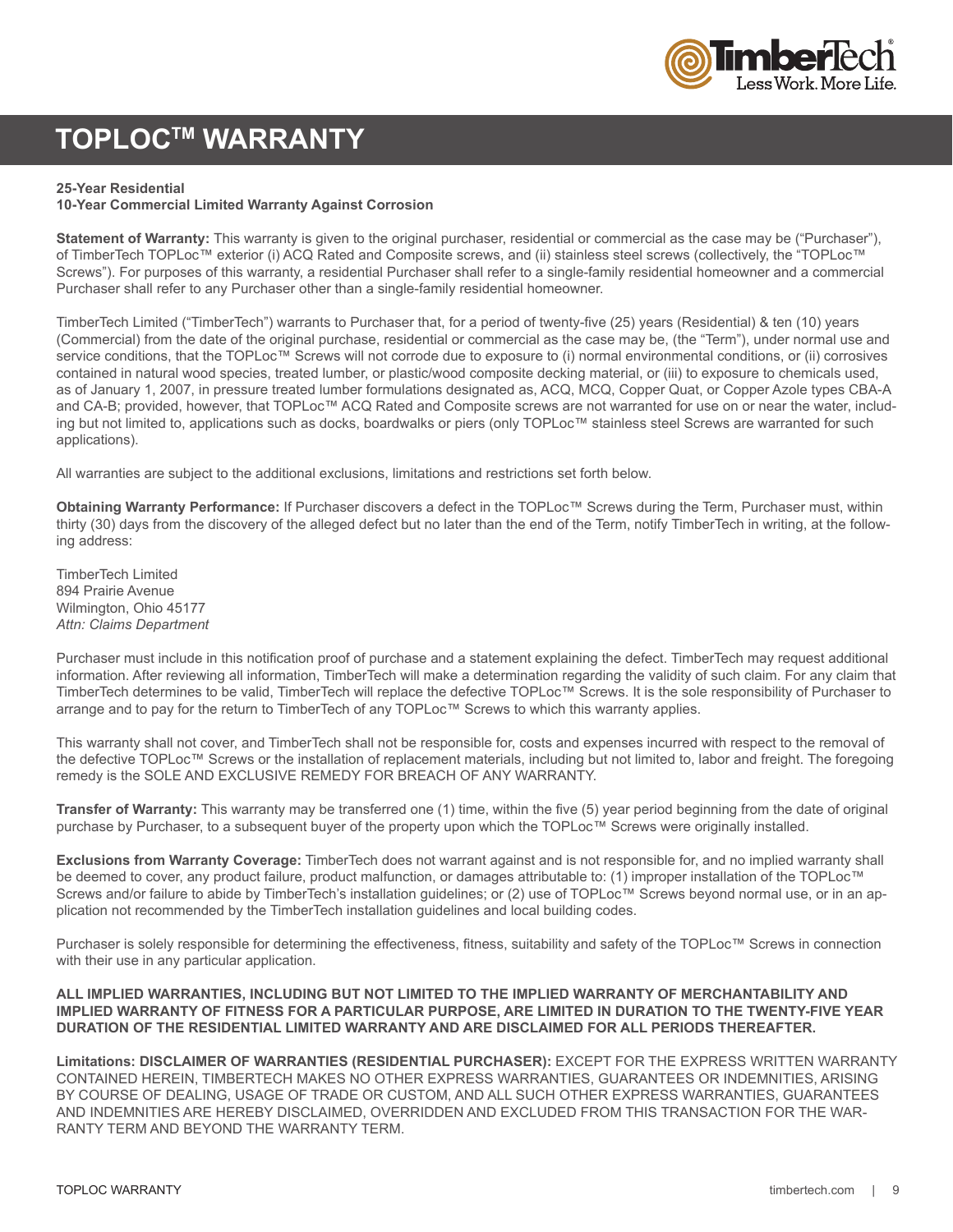

### **TOPLOCTM WARRANTY**

**Limitations: DISCLAIMER OF WARRANTIES (COMMERCIAL PURCHASERS):** EXCEPT FOR THE EXPRESS WRITTEN WAR-RANTY CONTAINED HEREIN, TIMBERTECH MAKES NO OTHER WARRANTIES, GUARANTEES OR INDEMNITIES, WHETHER EXPRESS OR IMPLIED, ARISING BY LAW, COURSE OF DEALING, USAGE OF TRADE, CUSTOM OR OTHERWISE, INCLUDING BUT NOT LIMITED TO THE IMPLIED WARRANTY OF MERCHANTABILITY AND IMPLIED WARRANTY OF FITNESS FOR A PARTIC-ULAR PURPOSE, AND ALL SUCH OTHER WARRANTIES, GUARANTEES AND INDEMNITIES ARE HEREBY DISCLAIMED, OVER-RIDDEN AND EXCLUDED FROM THIS TRANSACTION FOR THE WARRANTY TERM AND BEYOND THE WARRANTY TERM.

Some states do not allow limitations on how long an implied warranty lasts so the above limitation may not apply to you.

LIMITATION OF REMEDIES AND EXCLUSION OF CONSEQUENTIAL AND INCIDENTAL DAMAGES: TIMBERTECH'S LIABILITIES ARE LIMITED SOLELY AND EXCLUSIVELY TO THE OBLIGATIONS SPECIFICALLY UNDERTAKEN HEREIN, **AND UNDER NO CIRCUMSTANCES WILL TIMBERTECH BE LIABLE OR OBLIGATED FOR ANY INCIDENTAL, CONSEQUENTIAL, INDIRECT, SPE-CIAL, PUNITIVE OR ANY OTHER DAMAGES OF ANY KIND WHATSOEVER** (INCLUDING, BUT NOT LIMITED TO, LOST PROFITS, LOST SALES, LOSS OF GOODWILL, USE OF MONEY, USE OF GOODS, STOPPAGE OF WORK, OR IMPAIRMENT OF ASSETS), WHETHER FORESEEABLE OR UNFORESEEABLE, ARISING OUT OF BREACH OR FAILURE OF EXPRESS OR IMPLIED WAR-RANTY, BREACH OF CONTRACT, FRAUD, MISREPRESENTATION, NEGLIGENCE, STRICT LIABILITY IN TORT OR OTHERWISE, EXCEPT AND ONLY TO THE EXTENT THIS LIMITATION IS SPECIFICALLY PRECLUDED BY APPLICABLE LAW OF MANDATORY APPLICATION. TIMBERTECH'S LIABILITY WITH RESPECT TO DEFECTIVE PRODUCTS SHALL IN NO EVENT EXCEED THE RE-PLACEMENT OF SUCH PRODUCTS, AS DESCRIBED ABOVE.

Some states do not allow the exclusion or limitation of incidental or consequential damages, so the above limitation or exclusion may not apply to you. This warranty gives you specific legal rights, and you may also have other rights that vary from state to state.

**Miscellaneous:** This writing is understood and intended to be the final expression of the parties' agreement and is a complete and exclusive statement of the terms and conditions with respect thereto, superseding all prior agreements or representations, oral or written, and all other communication between the parties relating to the subject matter of this agreement. This warranty may not be altered or amended except in a written instrument signed by TimberTech and Purchaser or permitted transferee. No agent, employee or any other party is authorized to make any warranty in addition to that made in this agreement and TimberTech shall not be bound by any such statements other than those contained in this warranty.

This warranty is effective for purchases (Residential or Commercial, as the case may be) made on or after January 1, 2011.

Copyright (c) 2011 TimberTech.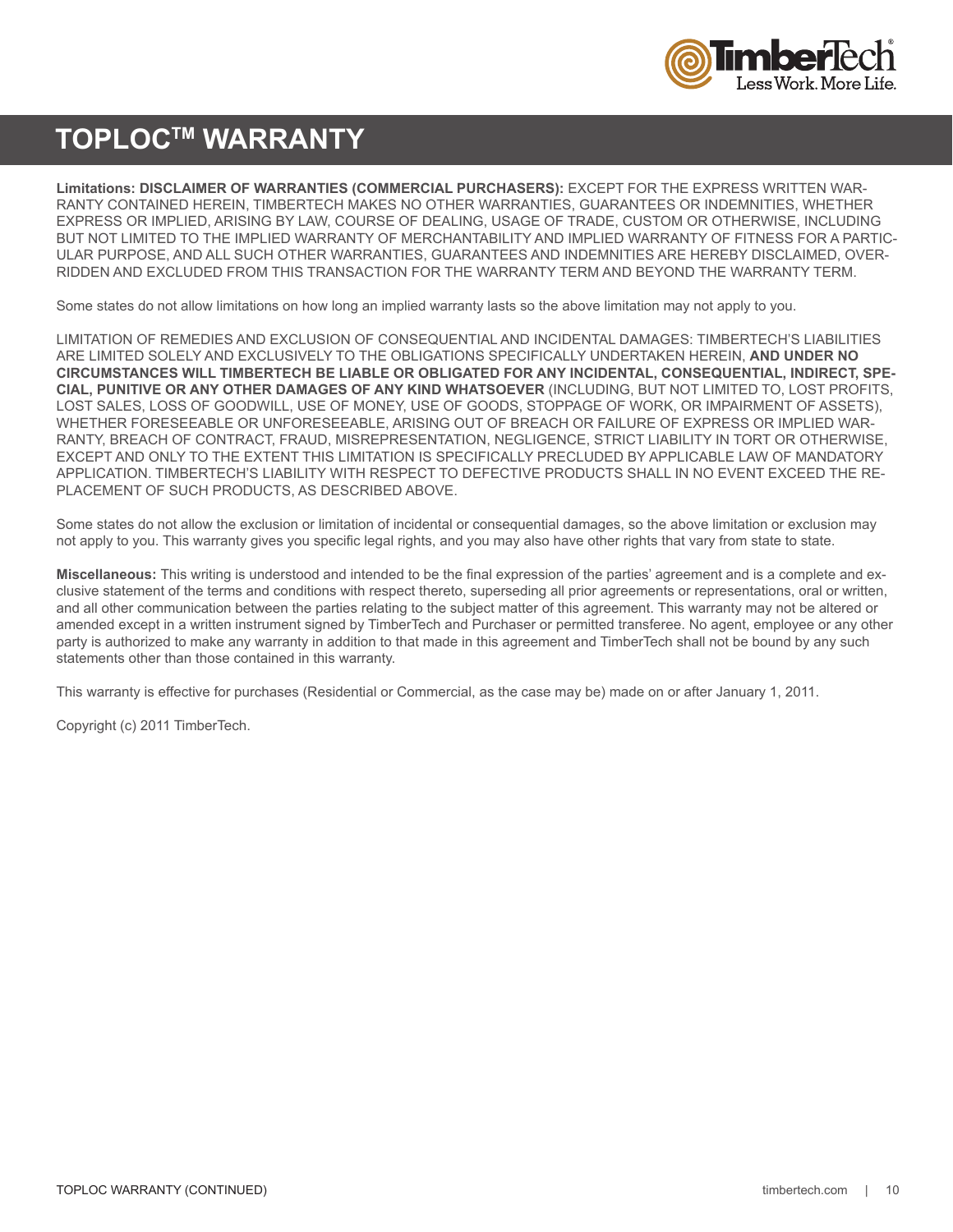



## **AZEK / TIMBERTECH RAIL WARRANTY**

**Statement of Warranty:** This warranty is given to either (1) the original purchaser or (2) the owner(s) of the property at the time of installation, if different from the original purchaser (collectively hereinafter "Purchaser"), of rail systems, rail components and related rail products manufactured by TimberTech Limited or AZEK Building Products, Inc. (hereinafter "Manufacturer"). The products covered by this Limited Warranty include AZEK Railing (Premier, Trademark and Reserve), TimberTech Railing (RadianceRail®, RadianceRail Express®, Evolutions Rail™, Contemporary, Evolutions Rail™ Builder), ADA Rail, rail component products including infill components (composite balusters, aluminum balusters, glass channels, & CableRail by Feeney®), post sleeves, skirts & hardware, and secure mount posts (collectively "Rail Products") as well as rail accessory products including rail lighting and gate kits (collectively "Rail Accessories") (Rail Products and Rail Accessories shall be collectively referred to herein as "Products"). For purposes of this warranty, a "Residential Purchaser" shall refer to a single-family residential homeowner and a "Commercial Purchaser" shall refer to any Purchaser other than a single-family residential homeowner.

Except as set forth in the exclusions, limitations and restrictions set forth below, Manufacturer warrants to Purchaser that for the warranty periods delineated below, the Products will, from the date of the original purchase, be free from material defects in workmanship and materials, and will not peel, blister, split, splinter, crack, rot or suffer damage from termites or fungal decay.

Warranty Periods: Rail Products (25 years, prorated as set forth below, for Residential Purchaser; 10 years for Commercial Purchasers); Cable Rail (10 years for any Purchaser); Rail Accessories (5 years for any Purchaser).

**Exclusions from Warranty Coverage:** Manufacturer does not warrant against and is not responsible for, and no implied warranty shall be deemed to cover, any product failure, product malfunction, or damages attributable to: (1) improper installation of the Products and/ or failure to abide by the Manufacturer's installation guidelines; (2) use of the Products beyond normal use, or in an application not recommended by the Manufacturer's installation guidelines and/or local building codes; (3) movement, distortion, collapse or settling of the ground or the supporting structure on which the Products are installed; (4) any act of God (such as flooding, hurricane, earthquake, lightning, etc.), environmental condition (such as air pollution, mold, mildew, etc.), or staining from foreign substances (such as dirt, grease, oil, etc.); (5) variations or changes in color of Products; (6) normal weathering due to exposure to sunlight, weather and atmosphere which can cause colored surfaces to, among other things, flake, chalk, fade, or accumulate dirt or stains; (7) improper handling, storage, abuse or neglect of the Products by Purchaser, the transferee or third parties; (8) any fasteners not supplied by Manufacturer; 9) fabrication or remanufacturing by third parties (10) discoloration, rust or tarnishing caused by exposure to corrosive elements or atmospheric contaminates such as salt spray, salt air, chemicals, and pollution; or (11) Products purchased from third-party liquidators or internet-based auction sites.

Purchaser is solely responsible for determining the effectiveness, fitness, suitability and safety of the Products in connection with their use in any particular application.

**Obtaining Warranty Performance:** If Purchaser discovers a defect in any of the Products covered under this Limited Warranty during the applicable warranty period, Purchaser must, within thirty (30) days from the discovery of the alleged defect, but no later than the end of the applicable warranty period, notify Manufacturer in writing, at the following address:

CPG Building Products 894 Prairie Avenue Wilmington, Ohio 45177 *Attn: Claims Department*

Purchaser must include in this notification proof of purchase and a statement explaining the defect. Manufacturer may request additional information. Alternatively, Purchaser may notify Manufacturer of a warranty claim using AZEK's or TimberTech's online warranty claim form process available at www.AZEK.com or www.TimberTech.com. After reviewing all information, Manufacturer will make a determination regarding the validity of such claim. If Manufacturer determines Purchaser's claim is valid, Manufacturer will, at its option, either replace the defective Products or refund the portion of the purchase price paid by Purchaser for such defective Products (not including the cost of its initial installation).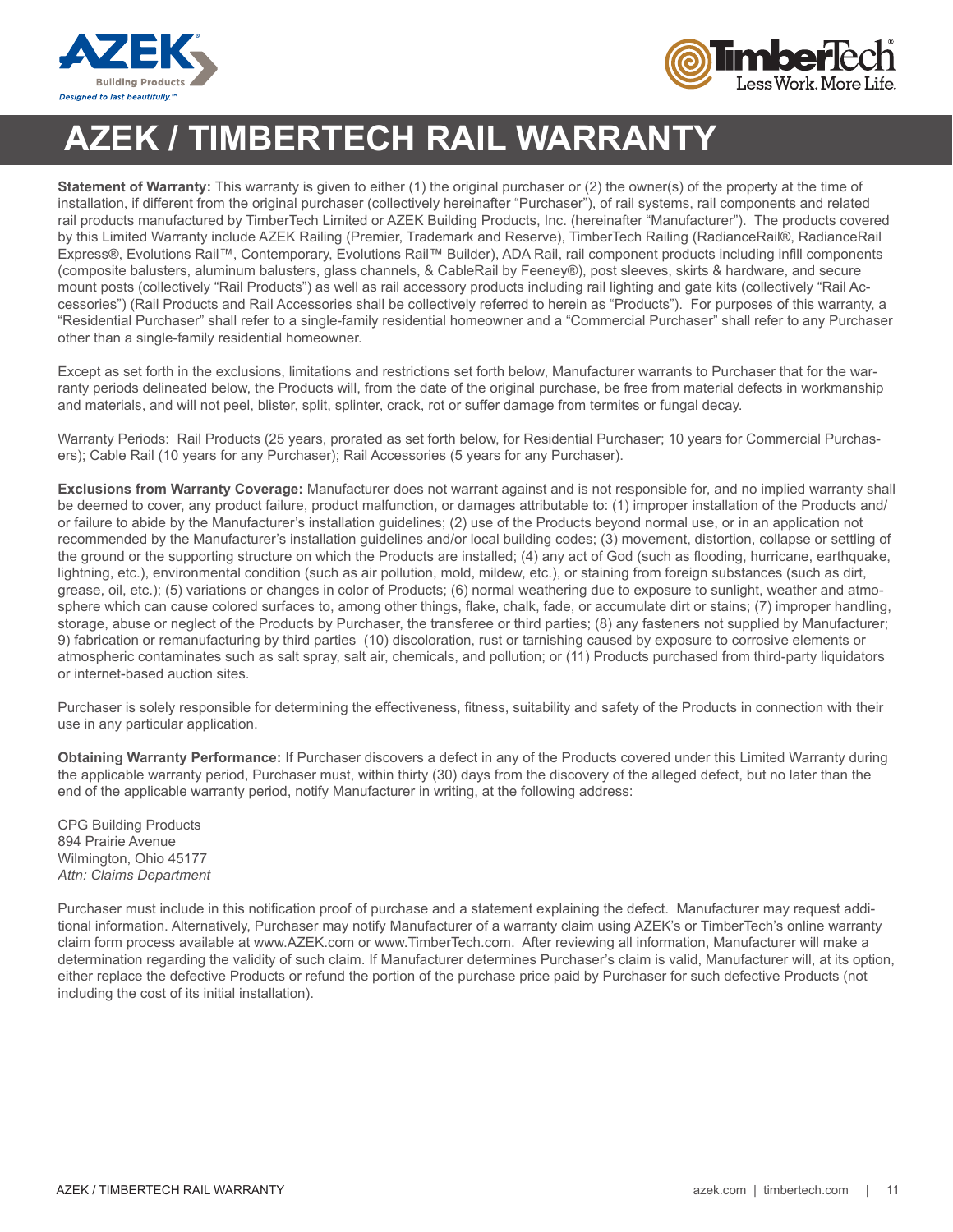



## **AZEK / TIMBERTECH RAIL WARRANTY**

If a Residential Purchaser makes a valid warranty claim related to Rail Products only (excluding CableRail by Feeney®) during years eleven (11) through twenty-five (25) after the original purchase date, then the Residential Purchaser's recovery will be prorated as indicated below. If Manufacturer is providing replacement materials, it may elect to replace the percentage listed below of Products; if Manufacturer is refunding the purchase price, it may elect to refund the percentage listed below of the purchase price of the Products.

| Year of Claim | Recovery |
|---------------|----------|
| 11            | 80%      |
| 12            | 80%      |
| 13            | 80%      |
| 14            | 60%      |
| 15            | 60%      |

| Year of Claim | Recovery |
|---------------|----------|
| 16            | 60%      |
| 17            | 40%      |
| 18            | 40%      |
| 19            | 40%      |
| 20            | 20%      |

| Year of Claim | Recovery |
|---------------|----------|
| 21            | 20%      |
| 22            | 20%      |
| 23            | 10%      |
| 24            | 10%      |
| 25            | 10%      |

This warranty shall not cover, and Manufacturer shall not be responsible for, costs and expenses incurred with respect to the removal of the defective Products or the installation of replacement materials, including but not limited to, labor and freight. The foregoing remedies are the Purchaser's SOLE AND EXCLUSIVE REMEDY FOR BREACH Of ANY WARRANTY.

**Transfer of Warranty:** This warranty may be transferred one (1) time, within the five (5) year period beginning from the date of original purchase by Purchaser, to a subsequent buyer of the property upon which the Products were originally installed.

**Limitations: DISCLAIMER Of WARRANTIES:** EXCEPT FOR (1) THE EXPRESS WRITTEN WARRANTY CONTAINED HEREIN, MANUFACTURER MAKES NO OTHER WARRANTIES, GUARANTEES OR INDEMNITIES, WHETHER EXPRESS OR IMPLIED, ARISING BY LAW, COURSE OF DEALING, USAGE OF TRADE, CUSTOM OR OTHERWISE, INCLUDING BUT NOT LIMITED TO THE IMPLIED WARRANTY OF MERCHANTABILITY AND IMPLIED WARRANTY OF FITNESS FOR A PARTICULAR PURPOSE, AND ALL SUCH OTHER WARRANTIES, GUARANTEES AND INDEMNITIES ARE HEREBY DISCLAIMED, OVERRID-DEN AND EXCLUDED FROM THIS TRANSACTION FOR THE WARRANTY TERM AND BEYOND THE WARRANTY TERM.

Some states and provinces do not allow limitations on how long an implied warranty lasts so the above limitation may not apply to you.

LIMITATION OF REMEDIES AND EXCLUSION OF CONSEQUENTIAL AND INCIDENTAL DAMAGES: MANUFACTURER'S LIABILITIES ARE LIMITED SOLELY AND EXCLUSIVELY TO THE OBLIGATIONS SPECIFICALLY UNDERTAKEN HEREIN, **AND UNDER NO CIRCUMSTANCES WILL MANUFACTUR-ER BE LIABLE OR OBLIGATED FOR ANY INCIDENTAL, CONSEQUENTIAL, INDIRECT, SPECIAL, PUNITIVE OR ANY OTHER DAMAGES OF ANY KIND WHATSOEVER** (INCLUDING, BUT NOT LIMITED TO, LOST PROFITS, LOST SALES, LOSS OF GOODWILL, USE OF MONEY, USE OF GOODS, STOPPAGE OF WORK, OR IMPAIRMENT OF ASSETS), WHETHER FORESEEABLE OR UNFORESEEABLE, ARISING OUT OF BREACH OR FAILURE OF EXPRESS OR IMPLIED WARRANTY, BREACH OF CONTRACT, FRAUD, MISREPRESENTATION, NEGLIGENCE, STRICT LIABILITY IN TORT OR OTHERWISE, EXCEPT AND ONLY TO THE EXTENT THIS LIMITATION IS SPECIFICALLY PRECLUDED BY APPLICABLE LAW OF MANDATORY APPLICATION. MANUFACTURER'S LIABILITY WITH RESPECT TO DEFECTIVE PRODUCTS SHALL IN NO EVENT EXCEED THE REPLACEMENT OF SUCH PRODUCTS OR REFUND OF THE PURCHASE PRICE, AS DESCRIBED ABOVE.

Some states and provinces do not allow the exclusion or limitation of incidental or consequential damages, so the above limitation or exclusion may not apply to you. This Warranty gives you specific legal rights, and you may also have other rights that vary from state to state or province to province.

**Miscellaneous:** This writing is understood and intended to be the final expression of the parties' agreement and is a complete and exclusive statement of the terms and conditions with respect thereto, superseding all prior agreements or representations, oral or written, and all other communication between the parties relating to the subject matter of this warranty. This warranty may not be altered or amended except in a written instrument signed by Manufacturer and Purchaser or permitted transferee. No agent, employee or any other party is authorized to make any warranty in addition to that made herein and Manufacturer shall not be bound by any such statements other than those contained in this warranty. Manufacturer reserves the right to discontinue or modify the Products covered under this warranty at any time without notice. In the event that repair or replacement of the Products pursuant to this warranty is not possible, Manufacturer may fulfill any repair or replacement obligation under this warranty with a product of equal value.

This warranty is effective for purchases of Products on or after August 1, 2014.

© 2014 TimberTech Limited; © 2014 AZEK Building Products, Inc.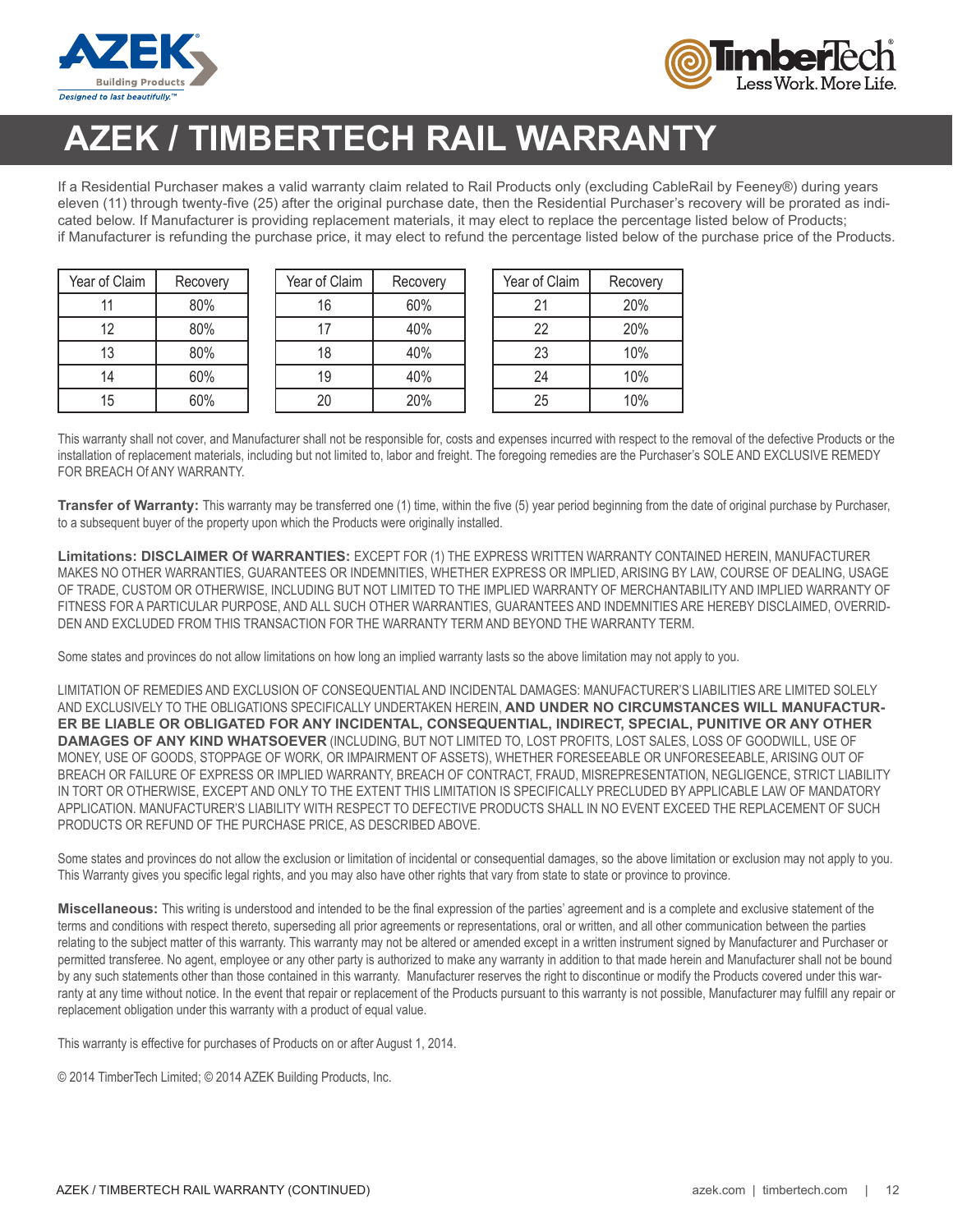



## **AZEK / TIMBERTECH LIGHTING WARRANTY**

5-Year Limited Lighting Warranty

**Statement of Warranty:** This warranty is given to the original purchaser, residential or commercial, ("Purchaser") of TimberTech or AZEK Lighting Products ("Lighting Products"). This warranty does not extend to fasteners that are not supplied by TimberTech or AZEK (hereinafter collectively "CPG Building Products").

CPG Building Products warrants to Purchaser that for a period of five (5) years from the date of original consumer purchase (the "Term"), under normal use and service conditions, the Lighting Products will be free from defects in material and workmanship, and will not crack, peel, blister or corrode as a result of manufacturing defects.

All warranties are subject to the exclusions, limitations and restrictions set forth below.

**Obtaining Warranty Performance: I**f Purchaser discovers a defect in the CPG Building Products Lighting Products during the Term, Purchaser must, within thirty (30) days from the discovery of the alleged defect but no later than the end of the Term, notify CPG Building Products, at the following address:

CPG Building Products 894 Prairie Avenue Wilmington, Ohio 45177 *Attn: Claims Department*

Purchaser must include in this notification proof of purchase and a statement explaining the defect. CPG Building Products may request additional information. After reviewing all information, CPG Building Products will make a determination regarding the validity of such claim. If CPG Building Products determines that Purchaser's claim is valid, CPG Building Products will, at its option, either replace the defective TimberTech or AZEK Lighting Products or refund the portion of the purchase price paid by Purchaser for such defective TimberTech or AZEK Lighting Products (not including the cost of its initial installation). This warranty shall not cover, and CPG Building Products shall not be responsible for, costs and expenses incurred with respect to the removal of the defective Lighting Products or the installation of replacement materials, including but not limited to, labor and freight. The foregoing remedies are the SOLE AND EXCLU-SIVE REMEDY FOR BREACH OF ANY WARRANTY.

**Transfer of Warranty:** This warranty may be transferred one (1) time within the Term to a subsequent buyer of the property upon which the Lighting Products were originally installed. Transfer of this warranty does not extend the Term of the warranty.

**Exclusions from Warranty Coverage:** CPG Building Products does not warrant against and is not responsible for, and no implied warranty shall be deemed to cover, any damage or loss attributable to:

(1) improper installation of Lighting Products and/or failure to abide by TimberTech's or AZEK's Installation Guidelines; (2) use of Lighting Products in an application not recommended by the TimberTech or AZEK Installation Guidelines (including, but not limited to, immersion or submersion of the Lighting Products in water) and local building codes; (3) any act of God (such as flooding, hurricane, earthquake, lightning (or other incidences of excessive voltage), natural disaster, etc.), environmental condition (such as air pollution, mold, mildew, etc.), or staining from foreign substances (such as dirt, grease, oil, etc.); (4) variations or changes in color of lighting; (5) normal weathering due to exposure to sunlight, weather and atmosphere which can cause colored surfaces to, among other things, flake, chalk, or accumulate dirt or stains; (6) improper handling, storage, abuse or neglect of Lighting Products by Purchaser, the transferee or third parties; (7) use in harsh industrial or marine environments; or (8) any fasteners not supplied by TimberTech or AZEK.

Purchaser is solely responsible for determining the effectiveness, fitness, suitability and safety of Lighting Products in connection with their use in any particular application.

**Limitations:** DISCLAIMER OF WARRANTIES: EXCEPT FOR THE EXPRESS WRITTEN WARRANTY CONTAINED HEREIN, CPG BUILDING PRODUCTS MAKES NO OTHER WARRANTIES, GUARANTEES OR INDEMNITIES, WHETHER EXPRESS OR IMPLIED, ARISING BY LAW, COURSE OF DEALING, USAGE OF TRADE, CUSTOM OR OTHERWISE, INCLUDING BUT NOT LIMITED TO THE IMPLIED WARRANTY OF MERCHANTABILITY AND IMPLIED WARRANTY OF FITNESS FOR A PARTICULAR PURPOSE, AND ALL SUCH OTHER WARRANTIES, GUARANTEES AND INDEMNITIES ARE HEREBY DISCLAIMED, OVERRIDDEN AND EXCLUD-ED FROM THIS TRANSACTION.

Some states do not allow limitations on how long an implied warranty lasts so the above limitation may not apply to you.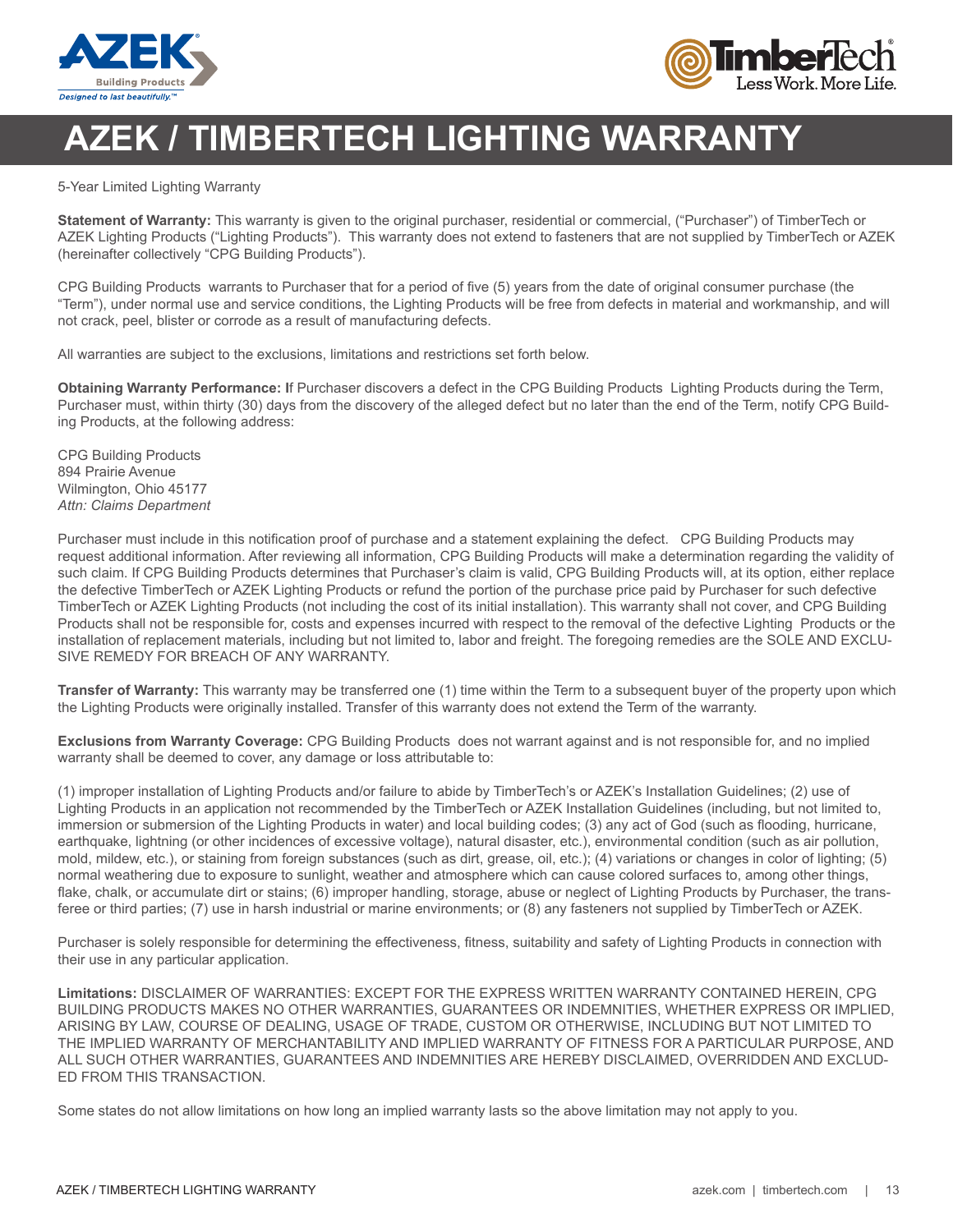



## **AZEK / TIMBERTECH LIGHTING WARRANTY**

LIMITATION OF REMEDIES AND EXCLUSION OF CONSEQUENTIAL AND INCIDENTAL DAMAGES: CPG BUILDING PRODUCTS' LIABILITIES ARE LIMITED SOLELY AND EXCLUSIVELY TO THE OBLIGATIONS SPECIFICALLY UNDERTAKEN HEREIN, AND UNDER NO CIRCUMSTANCES WILL CPG BUILDING PRODUCTS BE LIABLE OR OBLIGATED FOR ANY INCIDENTAL, CONSE-QUENTIAL, INDIRECT, SPECIAL, PUNITIVE OR ANY OTHER DAMAGES OF ANY KIND WHATSOEVER (INCLUDING, BUT NOT LIMITED TO, LOST PROFITS, LOST SALES, LOSS OF GOODWILL, USE OF MONEY, USE OF GOODS, STOPPAGE OF WORK, OR IMPAIRMENT OF ASSETS), WHETHER FORESEEABLE OR UNFORESEEABLE, ARISING OUT OF BREACH OR FAILURE OF EXPRESS OR IMPLIED WARRANTY, BREACH OF CONTRACT, FRAUD, MISREPRESENTATION, NEGLIGENCE, STRICT LIABIL-ITY IN TORT OR OTHERWISE, EXCEPT AND ONLY TO THE EXTENT THIS LIMITATION IS SPECIFICALLY PRECLUDED BY APPLI-CABLE LAW OF MANDATORY APPLICATION. CPG BUILDING PRODUCTS' LIABILITY WITH RESPECT TO DEFECTIVE PROD-UCTS SHALL IN NO EVENT EXCEED THE REPLACEMENT OF SUCH PRODUCTS OR REFUND OF THE PURCHASE PRICE, AS DESCRIBED ABOVE.

Some states do not allow the exclusion or limitation of incidental or consequential damages, so the above limitation or exclusion may not apply to you. This warranty gives you specific legal rights, and you may also have other rights that vary from state to state.

**Miscellaneous:** This writing is understood and intended to be the final expression of the parties' agreement and is a complete and exclusive statement of the terms and conditions with respect thereto, superseding all prior agreements or representations, oral or written, and all other communication between the parties relating to the subject matter of this agreement. This limited warranty may not be altered or amended except in a written instrument signed by TimberTech or AZEK and Purchaser or permitted transferee. No agent, employee or any other party is authorized to make any warranty in addition to that made in this agreement and CPG Building Products shall not be bound by any such statements other than those contained in this warranty.

This warranty is effective for consumer purchases made on or after October 1, 2014.

Copyright © 2014 TimberTech Limited and AZEK Building Products, Inc.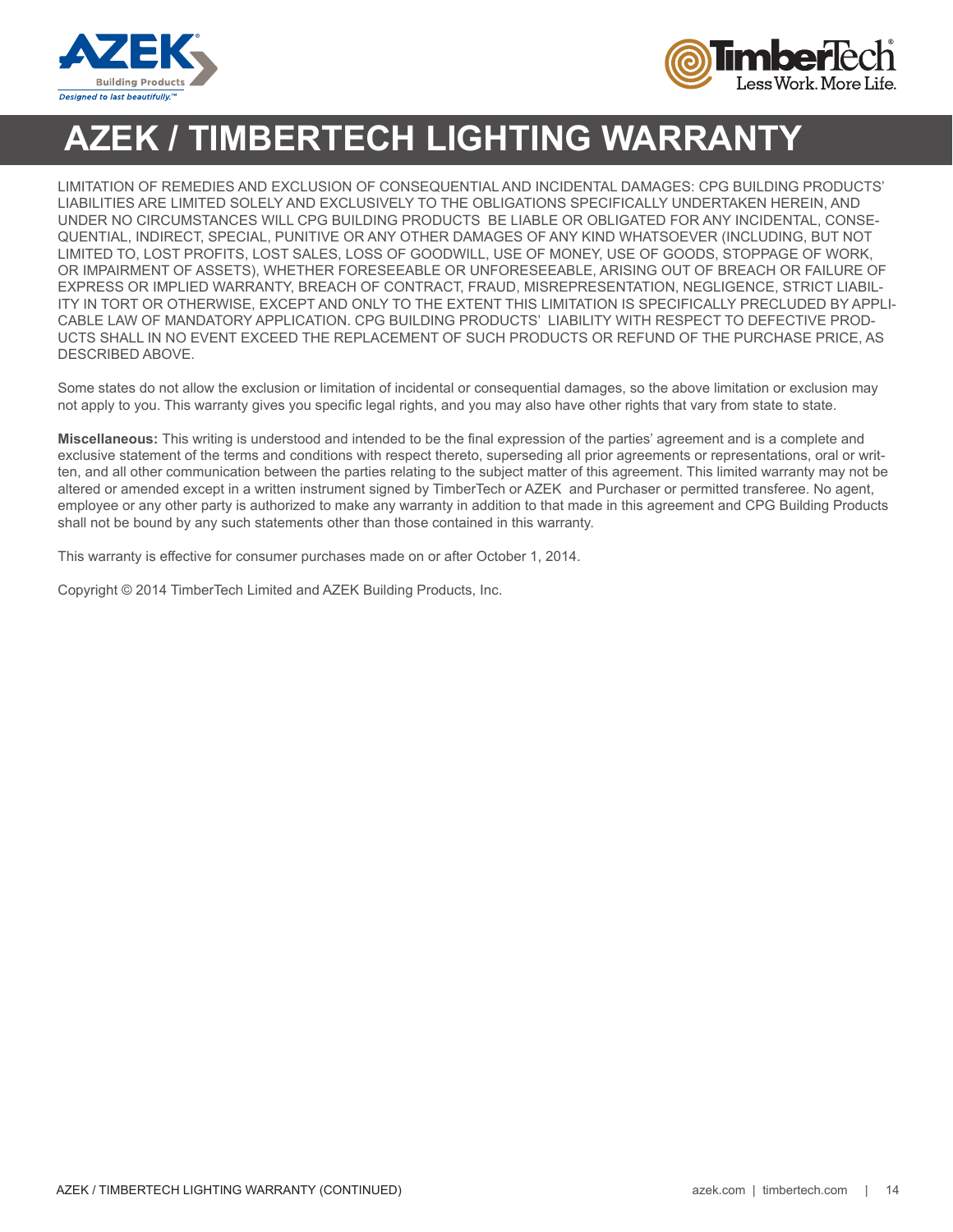

## **AZEK TRIM WARRANTY**

### **LIMITED WARRANTY COVERAGE**

Subject to the terms and conditions stated herein, AZEK Building Products (hereinafter Manufacturer) warrants to the original purchaser that each AZEK Product will be free from manufacturing defects that cause the Product to rot, corrode, delaminate, or excessively swell from moisture for a period of twenty-five (25) years from the date of the original consumer purchase from an authorized AZEK dealer. Each purchaser of a AZEK Product is solely responsible for determining the effectiveness, suitability and safety of any particular use or application of the Product. Building code regulations vary from area to area. Each AZEK purchaser should consult local building and safety codes for specific requirements.

**LIMITATIONS – CONDITIONS NOT COVERED BY THIS WARRANTY:** Manufacturers liability under this Warranty applies to the original purchaser only and is limited solely and exclusively to replacement of defective AZEK Product. In no event shall Manufacturer be liable for labor, installation, reinstallation, freight, taxes or any other charge related to defective Product. Manufacturer shall not be liable for any indirect, incidental, punitive, consequential, exemplary or other damages of any kind whatsoever, whether any such claim is based upon theories of contract, warranty, negligence, tort strict liability or otherwise. This warranty does not cover and the Manufacturer is not liable for damage or failure of the AZEK Product as a result of one or more of the following: intentional or unintentional misuse of or damage to the Product; impact of foreign objects; earthquakes, fire, flood, lightning, ice, tornado, hurricane, windstorm or any other Acts of God; improper installation of the Product or its structural supports; movement, settlement, distortion, warping or cracking of the Products structural supports or accessories used in connection therewith; physical abuse, vandalism, riot, insurrection, improper maintenance, use or incompatible accessories; or other products that cause a Product defect or failure to occur; pollution, acid rain, application of harmful chemicals or vapors applied to the Product; or ordinary and expected weathering due to exposure to the elements; which for purposes of this Warranty is defined to be fading, chalking or darkening of the surface of the Product due to exposure to ultraviolet light and extremes of atmospheric conditions that are unique to and may vary in each geographic location. This Warranty does not cover painted finishes or coating applied to the Product by the original purchaser or any third party. Failure to adhere to Manufacturers recommended guidelines for application of painted surfaces may void this Warranty. All claims under this Limited Warranty must be made within 90 days from the time that the defect is discovered and while the AZEK Product is in place. Manufacturer shall be given a reasonable opportunity to inspect and test the AZEK Product, its installation, and the environment in which it was used prior to removal by the original purchaser. Failure to comply with these notice and inspection provisions shall void all warranties with regard to AZEK Products.

This Warranty may not be altered or amended except in a written instrument signed by the Manufacturer and AZEK purchaser. No dealer or other person or entity is authorized by the Manufacturer to make statements or representations regarding the performance of AZEK Products except as contained in this Warranty, and the Manufacturer shall not be bound by any such statements other than those contained herein.

#### **THE FOREGOING WARRANTY IS EXCLUSIVE AND IN LIEU OF ANY AND ALL OTHER APPLICABLE WARRANTIES, EXPRESS OR IMPLIED, INCLUDING WITHOUT LIMITATION, ANY IMPLIED WARRANTY OF MERCHANTABILITY OR FITNESS FOR A PAR-TICULAR PURPOSE.**

Some states do not permit limitations on the duration of implied warranties or exclusions or limitations of incidental or consequential damages. This warranty gives you specific legal rights. You may have other rights that vary from state to state.

**HOW TO FILE A WARRANTY CLAIM:** To file a claim under this Warranty, original purchaser must send proof of purchaser, a picture of the defective Product and a written description to:

AZEK Building Products 888 N. Keyser Avenue Scranton, PA 18504

Manufacturer reserves the right to investigate any claim hereunder. Upon verification of a claim, Manufacturer shall, at its option, either arrange for the delivery of replacement Product or issue a refund equal to the original cost of the Product only.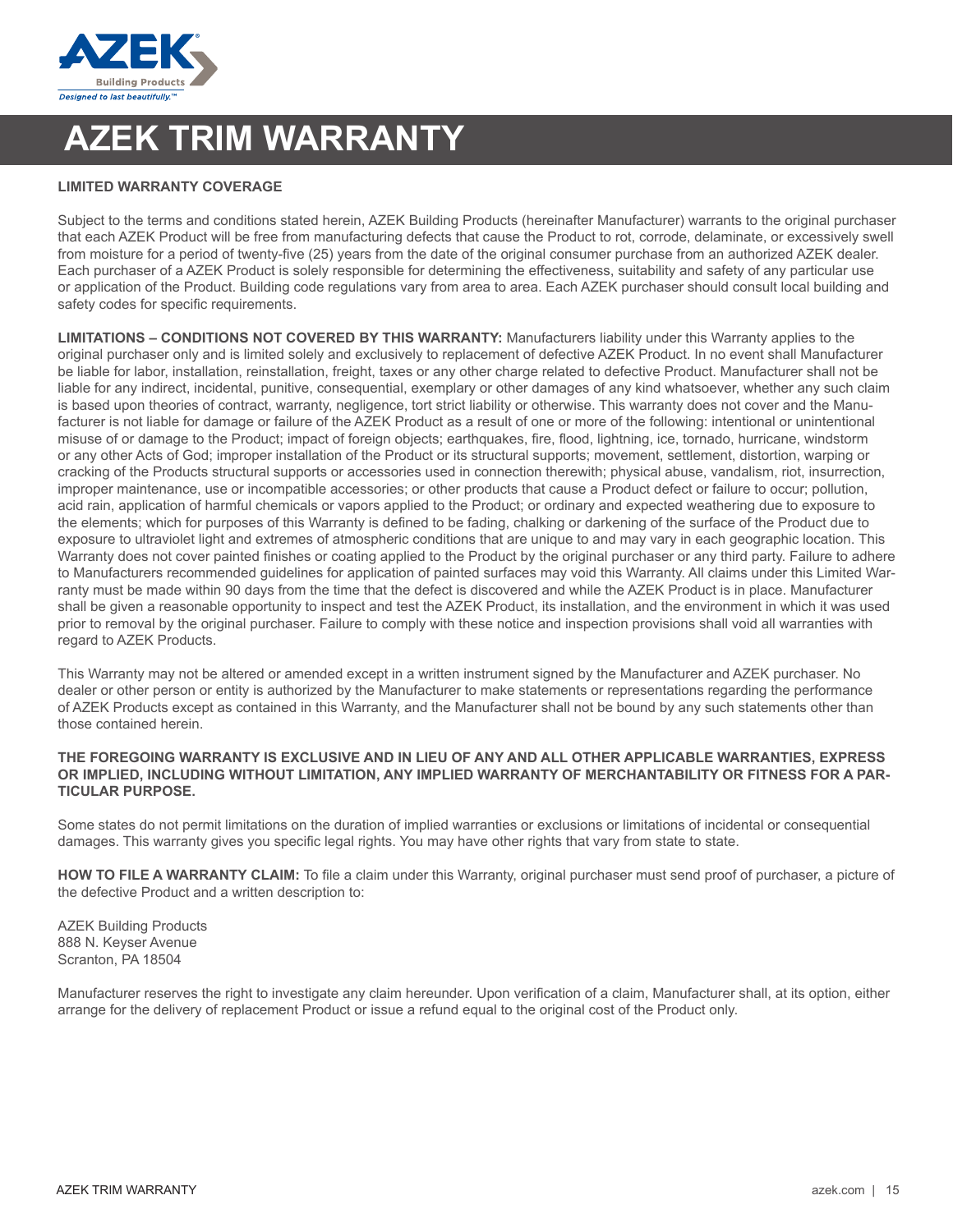

## **AZEK MOULDING WARRANTY**

### **LIMITED WARRANTY COVERAGE**

Subject to the terms and conditions stated herein, AZEK Building Products (hereinafter Manufacturer) warrants to the original purchaser that each AZEK Product will be free from manufacturing defects that cause the Product to rot, corrode, delaminate, or excessively swell from moisture for a period of twenty-five (25) years from the date of the original consumer purchase from an authorized AZEK dealer. Each purchaser of a AZEK Product is solely responsible for determining the effectiveness, suitability and safety of any particular use or application of the Product. Building code regulations vary from area to area. Each AZEK purchaser should consult local building and safety codes for specific requirements.

**LIMITATIONS – CONDITIONS NOT COVERED BY THIS WARRANTY:** Manufacturers liability under this Warranty applies to the original purchaser only and is limited solely and exclusively to replacement of defective AZEK Product. In no event shall Manufacturer be liable for labor, installation, reinstallation, freight, taxes or any other charge related to defective Product. Manufacturer shall not be liable for any indirect, incidental, punitive, consequential, exemplary or other damages of any kind whatsoever, whether any such claim is based upon theories of contract, warranty, negligence, tort strict liability or otherwise. This warranty does not cover and the Manufacturer is not liable for damage or failure of the AZEK Product as a result of one or more of the following: intentional or unintentional misuse of or damage to the Product; impact of foreign objects; earthquakes, fire, flood, lightning, ice, tornado, hurricane, windstorm or any other Acts of God; improper installation of the Product or its structural supports; movement, settlement, distortion, warping or cracking of the Products structural supports or accessories used in connection therewith; physical abuse, vandalism, riot, insurrection, improper maintenance, use or incompatible accessories; or other products that cause a Product defect or failure to occur; pollution, acid rain, application of harmful chemicals or vapors applied to the Product; or ordinary and expected weathering due to exposure to the elements; which for purposes of this Warranty is defined to be fading, chalking or darkening of the surface of the Product due to exposure to ultraviolet light and extremes of atmospheric conditions that are unique to and may vary in each geographic location. This Warranty does not cover painted finishes or coating applied to the Product by the original purchaser or any third party. Failure to adhere to Manufacturers recommended guidelines for application of painted surfaces may void this Warranty. All claims under this Limited Warranty must be made within 90 days from the time that the defect is discovered and while the AZEK Product is in place. Manufacturer shall be given a reasonable opportunity to inspect and test the AZEK Product, its installation, and the environment in which it was used prior to removal by the original purchaser. Failure to comply with these notice and inspection provisions shall void all warranties with regard to AZEK Products.

This Warranty may not be altered or amended except in a written instrument signed by the Manufacturer and AZEK purchaser. No dealer or other person or entity is authorized by the Manufacturer to make statements or representations regarding the performance of AZEK Products except as contained in this Warranty, and the Manufacturer shall not be bound by any such statements other than those contained herein.

#### **THE FOREGOING WARRANTY IS EXCLUSIVE AND IN LIEU OF ANY AND ALL OTHER APPLICABLE WARRANTIES, EXPRESS OR IMPLIED, INCLUDING WITHOUT LIMITATION, ANY IMPLIED WARRANTY OF MERCHANTABILITY OR FITNESS FOR A PAR-TICULAR PURPOSE.**

Some states do not permit limitations on the duration of implied warranties or exclusions or limitations of incidental or consequential damages. This warranty gives you specific legal rights. You may have other rights that vary from state to state.

**HOW TO FILE A WARRANTY CLAIM:** To file a claim under this Warranty, original purchaser must send proof of purchaser, a picture of the defective Product and a written description to:

AZEK Building Products 888 N. Keyser Avenue Scranton, PA 18504

Manufacturer reserves the right to investigate any claim hereunder. Upon verification of a claim, Manufacturer shall, at its option, either arrange for the delivery of replacement Product or issue a refund equal to the original cost of the Product only.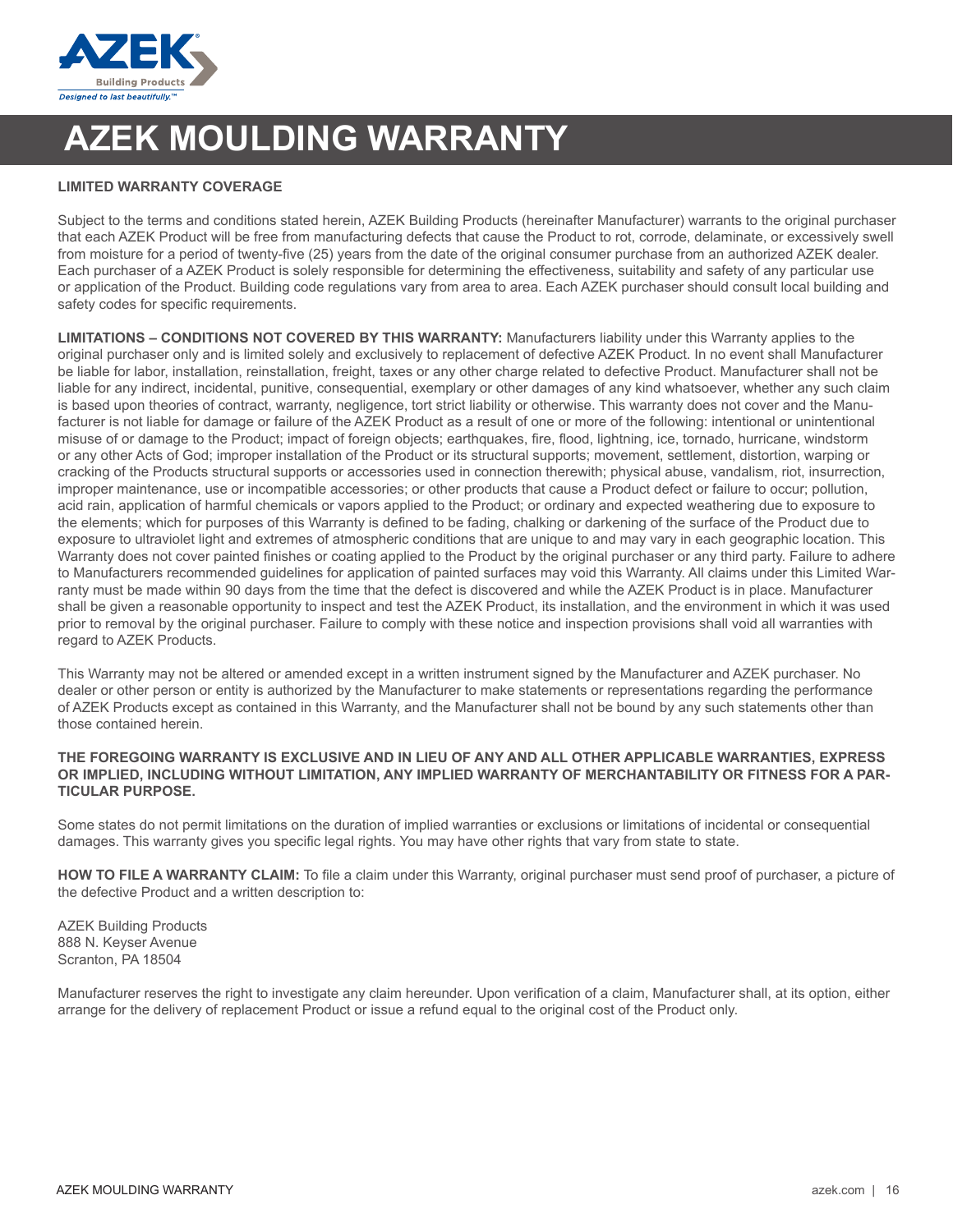

## **AZEK DECK WARRANTY**

#### **LIFETIME LIMITED WARRANTY**

AZEK Deck components (the AZEK Products) are warrantied by the manufacturer, AZEK Building Products Inc., (AZEK or Manufacturer) in accordance with the terms and conditions set out below, to be free from defects in material and workmanship that (i) occur as a direct result of the manufacturing process, (ii) occur under normal use and service, (iii) occur during the warranty period and (iv) result in blistering, peeling, flaking, cracking, splitting, cupping, rotting or structural defects from termites or fungal decay.

**NOTIFICATION:** It is a condition of this warranty that should your AZEK Products show defects at any point, Purchaser/Property owner will notify AZEK in writing within 30 days after discovering the claimed defect and prior to beginning any repair or alteration to the AZEK Products. The notice must include a detailed description of the claimed defect, photograph(s) of the defect and proof of purchase.

It is a further condition of this Warranty that the Manufacturer will, within a reasonable period of its receipt of such notice, be permitted to inspect the claimed defect. If, after inspection, the Manufacturer determines that the claim is in accordance with the terms of this Lifetime Limited Warranty, the Manufacturer will repair or replace the defective material, or will refund the original purchase price of the defective material. The choice of remedy is in Manufacturers sole discretion. The Manufacturer will not be liable for labor and/or removal costs connected with the claim. Replacement product will be provided as close to the original color as possible, although it is not guaranteed to match completely. In the event of repair or replacement, the original warranty shall apply to the repaired or replaced portion of the AZEK Products and will extend for the balance of the warranty period in effect at the time the material proved defective.

LIMITATIONS: This Lifetime Limited Warranty is void if any of the following occurs: (a) improper installation and/or failure to abide by the Manufacturers installation guidelines; (b) movement, settling, distortion or collapse of the ground or supporting structure on which the AZEK Products are installed; (c) naturally occurring casualties including impact of objects, earthquakes, tornados, hurricanes, lightning, flooding or acts of God; (d) improper handling or storage, neglect or misuse of the AZEK Products either by the Purchaser or third parties; (e) improper application of paint or other surface chemicals not recommended by the Manufacturer in writing; (f) adverse effects of air pollution and (g) normal weathering of surfaces.

**OTHER CONDITIONS:** The Manufacturer does not recommend the AZEK Products for all end use applications. The AZEK Products are intended for decks, boardwalks and piers. Local Code Authority should be consulted before installation of structures with specific load-bearing capacities and for other zoning code requirements. This Lifetime Limited Warranty is valid for single-family, residential applications only. For all other applications, including commercial use, this warranty shall be limited to a period of twenty (20) years.

THE WARRANTY STATEMENTS CONTAINED IN THIS LIFETIME LIMITED WARRANTY SET FORTH THE ONLY WARRANTIES EX-TENDED BY AZEK AND ARE IN LIEU OF ALL OTHER CONDITIONS AND WARRANTIES, EITHER EXPRESSED OR IMPLIED, IN-CLUDING WITHOUT LIMITATION, THE IMPLIED WARRANTIES OF MERCHANTABILITY AND FITNESS FOR A PARTICULAR PUR-POSE. THE PROVISIONS OF THIS WARRANTY SHALL CONSTITUTE THE ENTIRE LIABILITY OF AZEK AND THE PURCHASER/ PROPERTY OWNERS EXCLUSIVE REMEDY FOR BREACH OF THIS WARRANTY. IN PARTICULAR, IN NO EVENT SHALL AZEK BE LIABLE TO THE PURCHASER/PROPERTY OWNER FOR SPECIAL, INCIDENTAL, INDIRECT, CONSEQUENTIAL, OR PUNITIVE DAMAGES ARISING FROM THE USE OF THE AZEK PRODUCTS OR THE BREACH OF ANY EXPRESS OR IMPLIED WARRANTY.

The laws of some states and provinces do not allow the exclusion, limitation or variation of certain conditions or warranties implied by legislation so the above limitations or exclusions may not apply to you. This Lifetime Limited Warranty gives you specific legal rights and you may also have other rights that vary from state to state and province to province.

Sales of XLM prior to January 1, 2014 are covered under the TimberTech 25-Year Limited Residential Warranty. A copy of the TimberTech warranty is located at www.timbertech.com.

NOTE: In order to register your Lifetime Limited Warranty, please complete and sign the Warranty Registration Card within forty five (45) days of purchase. Failure to do so may void certain portions of this warranty. This warranty and registration is non-transferable from the original Purchaser/Property Owner.

REGISTER BY MAIL: Please complete and mail to: AZEK Building Products Inc., 888 N. Keyser Avenue, Scranton, PA 18504

REGISTER ONLINE: Visit azek.com.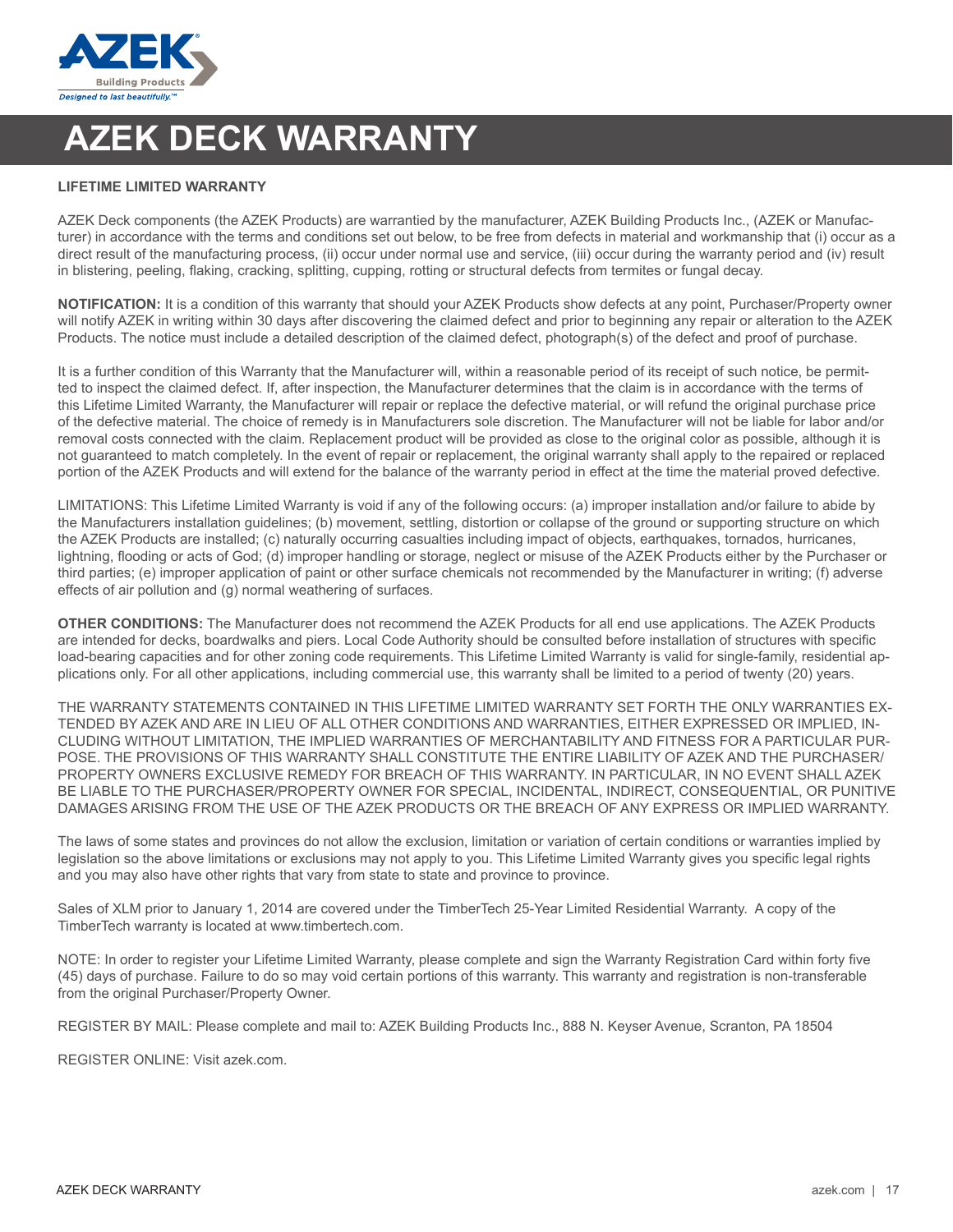

## **AZEK PORCH WARRANTY**

#### **LIFETIME LIMITED WARRANTY**

AZEK Porch components (the AZEK Products) are warrantied by the manufacturer, AZEK Building Products Inc., (AZEK or Manufacturer) in accordance with the terms and conditions set out below, to be free from defects in material and workmanship that (i) occur as a direct result of the manufacturing process, (ii) occur under normal use and service, (iii) occur during the warranty period and (iv) result in blistering, peeling, flaking, cracking, splitting, cupping, rotting or structural defects from termites or fungal decay.

NOTIFICATION: It is a condition of this warranty that should your AZEK Products show defects at any point, Purchaser/Property owner will notify AZEK in writing within 30 days after discovering the claimed defect and prior to beginning any repair or alteration to the AZEK Products. The notice must include a detailed description of the claimed defect, photograph(s) of the defect and proof of purchase.

It is a further condition of this Warranty that the Manufacturer will, within a reasonable period of its receipt of such notice, be permitted to inspect the claimed defect. If, after inspection, the Manufacturer determines that the claim is in accordance with the terms of this Lifetime Limited Warranty, the Manufacturer will repair or replace the defective material, or will refund the original purchase price of the defective material. The choice of remedy is in Manufacturers sole discretion. The Manufacturer will not be liable for labor and/or removal costs connected with the claim. Replacement product will be provided as close to the original color as possible, although it is not guaranteed to match completely. In the event of repair or replacement, the original warranty shall apply to the repaired or replaced portion of the AZEK Products and will extend for the balance of the warranty period in effect at the time the material proved defective.

**LIMITATIONS:** This Lifetime Limited Warranty is void if any of the following occurs: (a) improper installation and/or failure to abide by the Manufacturers installation guidelines; (b) movement, settling, distortion or collapse of the ground or supporting structure on which the AZEK Products are installed; (c) naturally occurring casualties including impact of objects, earthquakes, tornados, hurricanes, lightning, flooding or acts of God; (d) improper handling or storage, neglect or misuse of the AZEK Products either by the Purchaser or third parties; (e) improper application of paint or other surface chemicals not recommended by the Manufacturer in writing; (f) adverse effects of air pollution and (g) normal weathering of surfaces.

**OTHER CONDITIONS:** The Manufacturer does not recommend the AZEK Products for all end use applications. The AZEK Products are intended for covered or uncovered porch applications. Local Code Authority should be consulted before installation of structures with specific load-bearing capacities and for other zoning code requirements. This Lifetime Limited Warranty is valid for single-family, residential applications only. For all other applications, including commercial use, this warranty shall be limited to a period of twenty (20) years.

THE WARRANTY STATEMENTS CONTAINED IN THIS LIFETIME LIMITED WARRANTY SET FORTH THE ONLY WARRANTIES EX-TENDED BY AZEK AND ARE IN LIEU OF ALL OTHER CONDITIONS AND WARRANTIES, EITHER EXPRESSED OR IMPLIED, IN-CLUDING WITHOUT LIMITATION, THE IMPLIED WARRANTIES OF MERCHANTABILITY AND FITNESS FOR A PARTICULAR PUR-POSE. THE PROVISIONS OF THIS WARRANTY SHALL CONSTITUTE THE ENTIRE LIABILITY OF AZEK AND THE PURCHASER/ PROPERTY OWNERS EXCLUSIVE REMEDY FOR BREACH OF THIS WARRANTY. IN PARTICULAR, IN NO EVENT SHALL AZEK BE LIABLE TO THE PURCHASER/PROPERTY OWNER FOR SPECIAL, INCIDENTAL, INDIRECT, CONSEQUENTIAL, OR PUNITIVE DAMAGES ARISING FROM THE USE OF THE AZEK PRODUCTS OR THE BREACH OF ANY EXPRESS OR IMPLIED WARRANTY.

The laws of some states and provinces do not allow the exclusion, limitation or variation of certain conditions or warranties implied by legislation so the above limitations or exclusions may not apply to you. This Lifetime Limited Warranty gives you specific legal rights and you may also have other rights that vary from state to state and province to province.

NOTE: In order to register your Lifetime Limited Warranty, please complete and sign the Warranty Registration Card within forty five (45) days of purchase. Failure to do so may void certain portions of this warranty. This warranty and registration is non-transferable from the original Purchaser/Property Owner.

REGISTER BY MAIL: Please complete and mail to: AZEK Building Products Inc., 888 N. Keyser Avenue, Scranton, PA 18504

REGISTER ONLINE: Visit azek.com.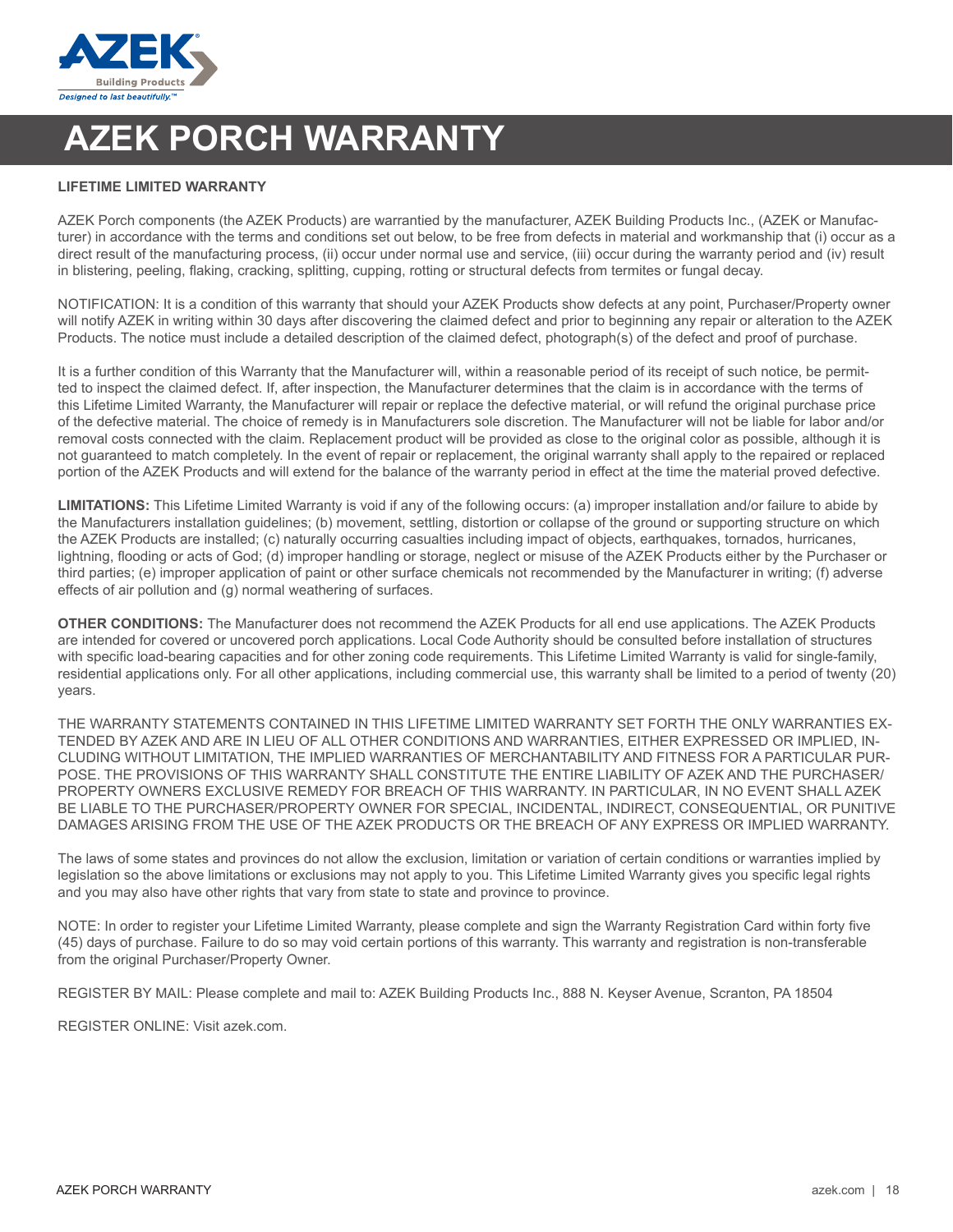

## **AZEK PAVERS WARRANTY**

#### **AZEK Pavers Limited Warranty**

AZEK Building Products ("AZEK") warrants that its Composite Paving Systems meet the performance requirements listed within the AZEK Technical Specifications document published at the time of purchase. AZEK Building Products offers a Limited 10 year Warranty against manufacturing defects and a Limited Lifetime Warranty against cracking ("Warranty"), provided the product is purchased through an authorized AZEK Retailer, installed according to AZEK's instructions, and used under normal conditions as outlined in the AZEK Technical Specifications. If AZEK finds any product does not comply with its Warranty, AZEK will provide replacement product or refund the purchase price of the product at its sole discretion.

**Limitations and Exclusions:** AZEK Building Products warrants to the original Owner only, for a period commencing on the date of purchase and continuing thereafter for 10 years ("Warranty Period") so long as Owner maintains ownership of the property upon which the Composite Paving System was installed, that as of the date of purchase the Composite Paving System is free from defects in material and workmanship, and meets the performance requirements set forth in the AZEK Technical Specifications. Furthermore, AZEK warrants that during the Warranty Period, the Composite Paving System will not split, splinter, delaminate, rot or decay. Additionally, AZEK warrants that Composite Paver products used in residential applications will not crack for as long as the Owner maintains ownership of the property upon which the Composite Paving System was installed.

This Warranty does not apply to failure of, damage to, or deterioration (including without limitation color or texture change) of the Composite Paving System from:

- 1. Faulty sub-base preparation methods (including but not limited to landscaping, decking, or flat roof preparation);
- 2. Failure of Composite Paving System due to settling or degradation of the sub-base;
- 3. Failure of Composite Paving System due to wind uplift (e.g. Flat roof applications) or improper fastening;
- 4. Failure of Composite Paving System due to standing water or improper drainage;
- 5. Improper installations not in accordance with AZEK's written installation instructions on the AZEK website and applicable local, state, and federally mandated codes;
- 6. Fading from environmental affects (including without limitation UV exposure) or deterioration from acid rain or other pollutions;
- 7. Actions or materials provided by any person other than AZEK;
- 8. Use of Composite Paving Systems for applications with exposures other than those listed within AZEK Technical Specifications;
- 9. Use of Composite Paving Systems for mortared construction;
- 10. Events of force majeure, including without limitation storm, flood, hurricane, earthquake, tornado, lightening, fire, volcano or other acts of god:
- 11. Vandalism, war, civil unrest, or other accidental or intentional events;
- 12. The use of sealers, joint stabilizers, adhesives, cleaners, or cleaning practices not consistent with AZEK Product's written instructions;
- 13. Normal wear and tear; contact with chemicals not suited for use with polypropylene plastics or vulcanized rubbers, and discoloration due to stains or contaminants.

Additionally, the labor related to the removal or replacement of product is not included in the Warranty.